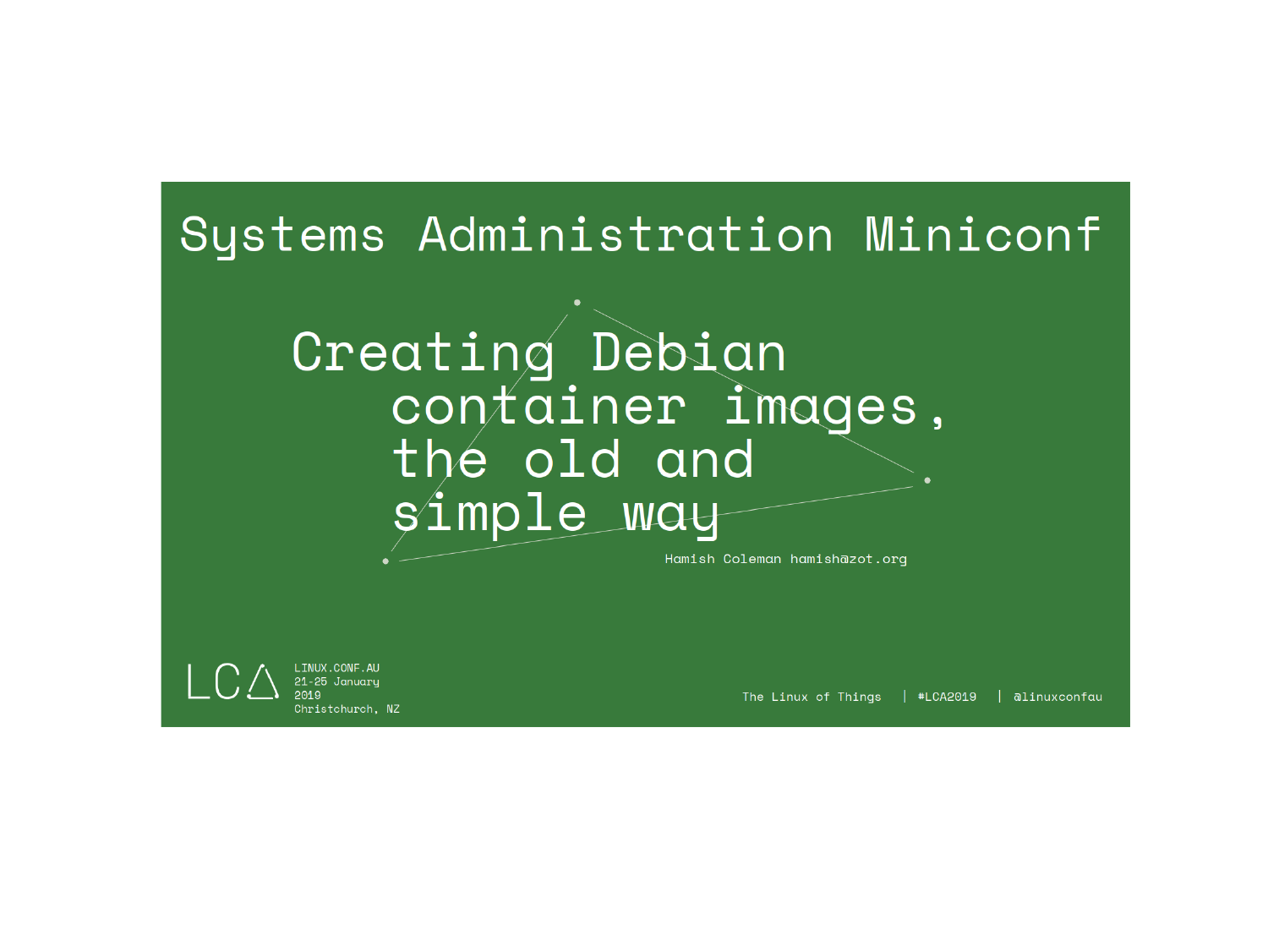## Creating Debian and Ubuntu container base images

# The old and simple way

Sysadmin Miniconf Linux.Conf.Au 2019 Christchurch

Hamish Coleman - hamish@zot.org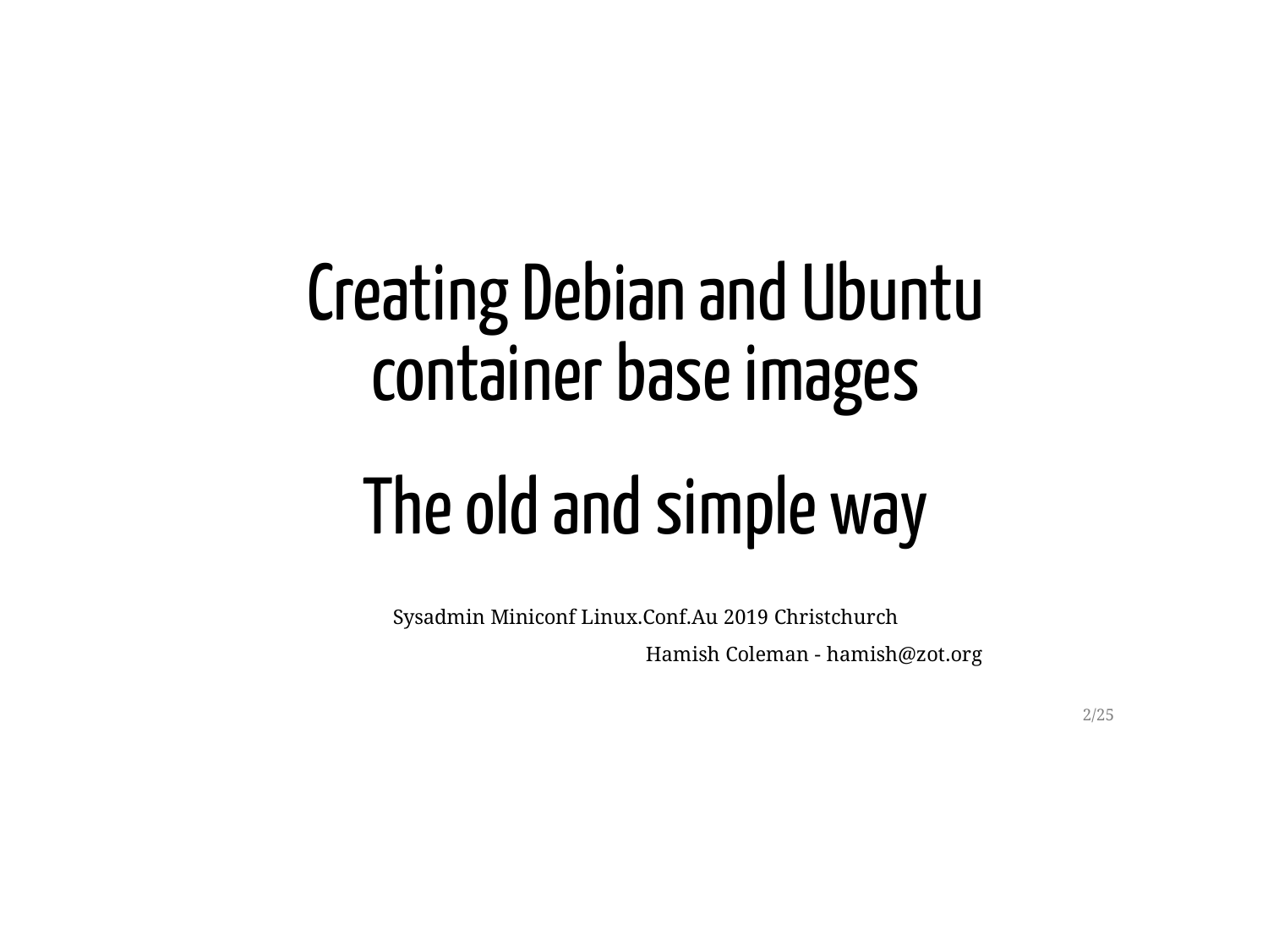- A root filesystem
- Or a template for one
- eg: Docker, Kubernetes and LXC all will use base image templates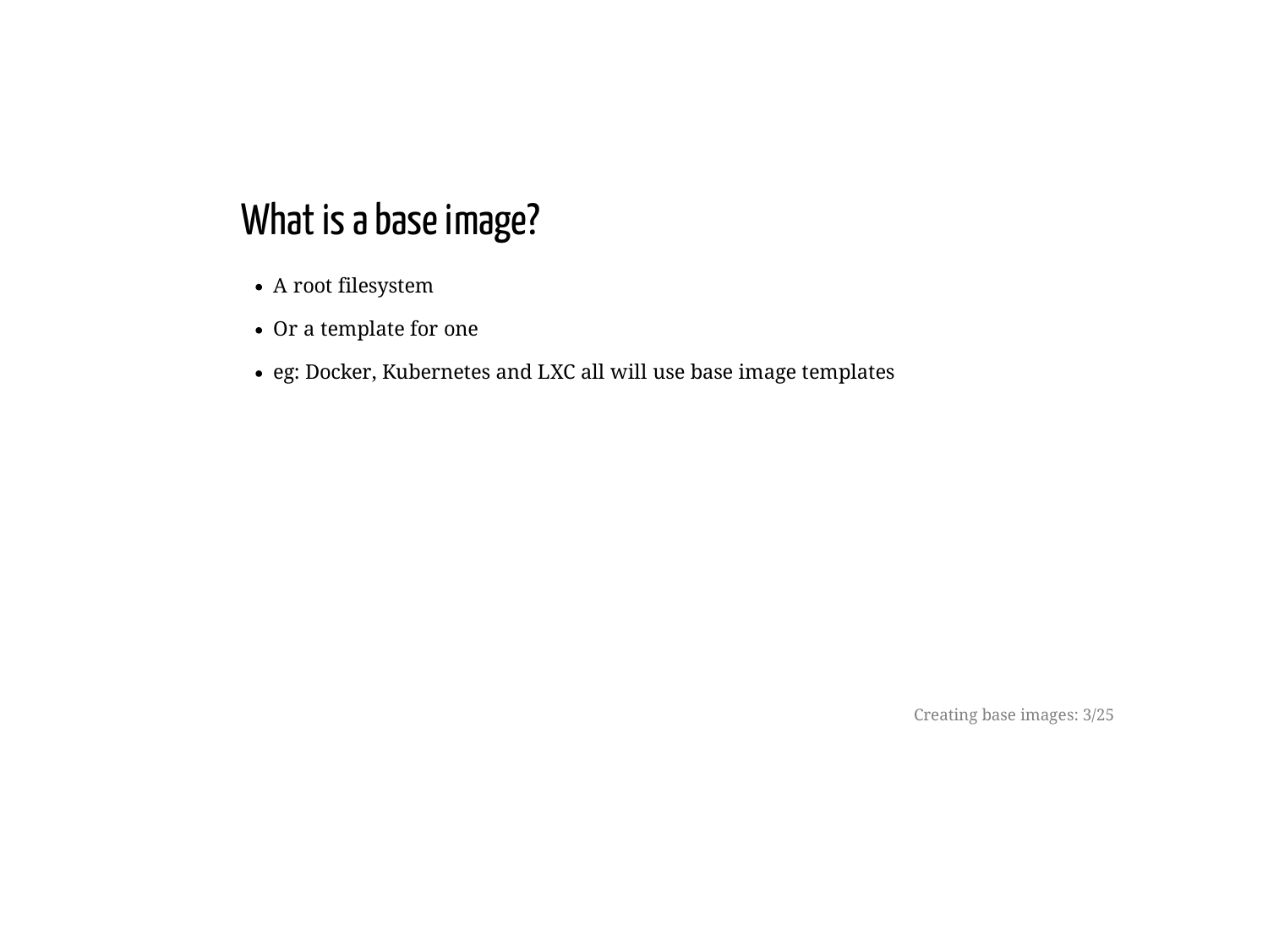- A root filesystem
- Or a template for one
- eg: Docker, Kubernetes and LXC all will use base image templates
- Not used for "single binary image" containers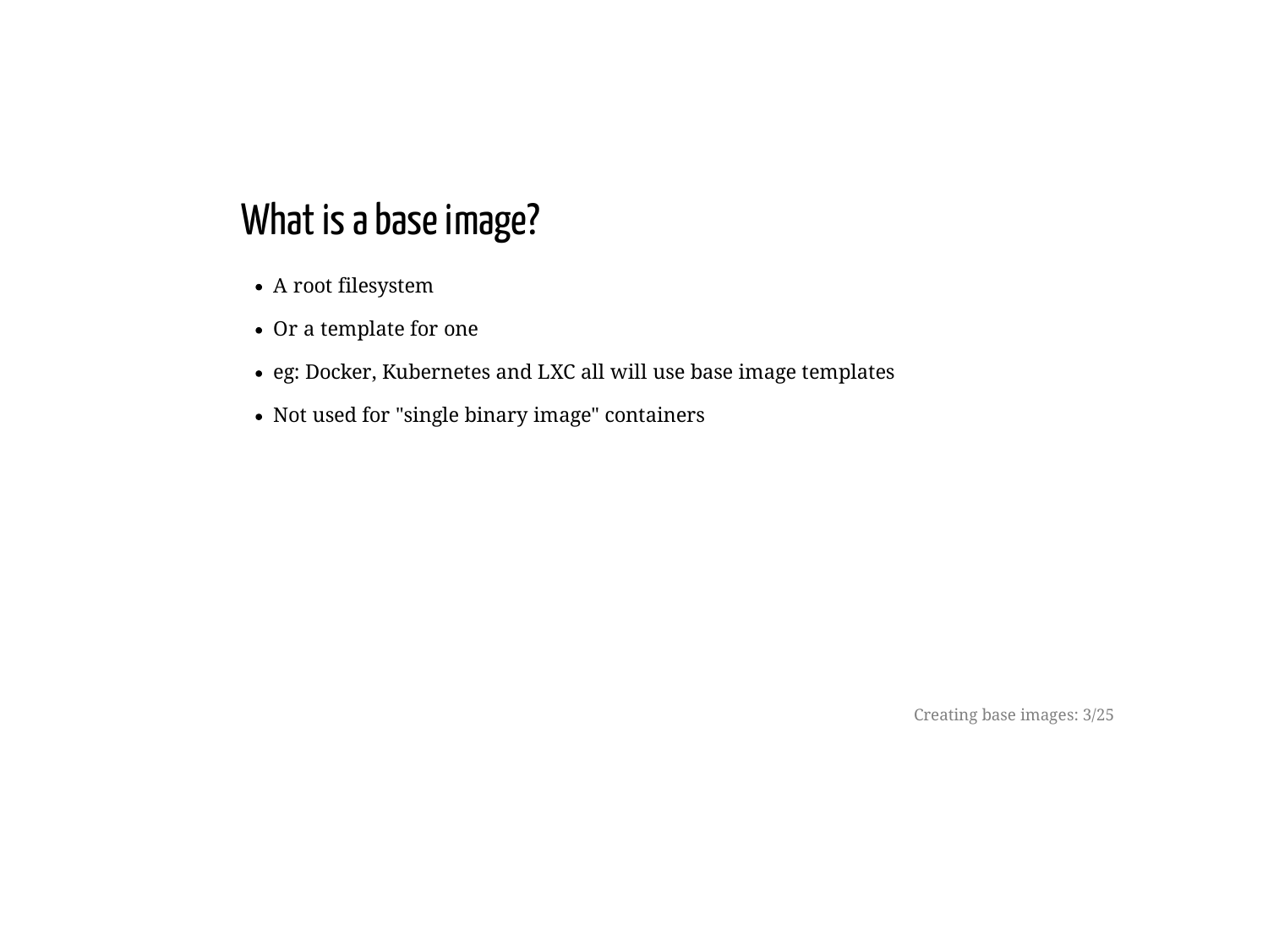- A root filesystem
- Or a template for one
- eg: Docker, Kubernetes and LXC all will use base image templates
- Not used for "single binary image" containers

## Where do your base images come from?

- Provided by your Operating System
- Downloaded by your framework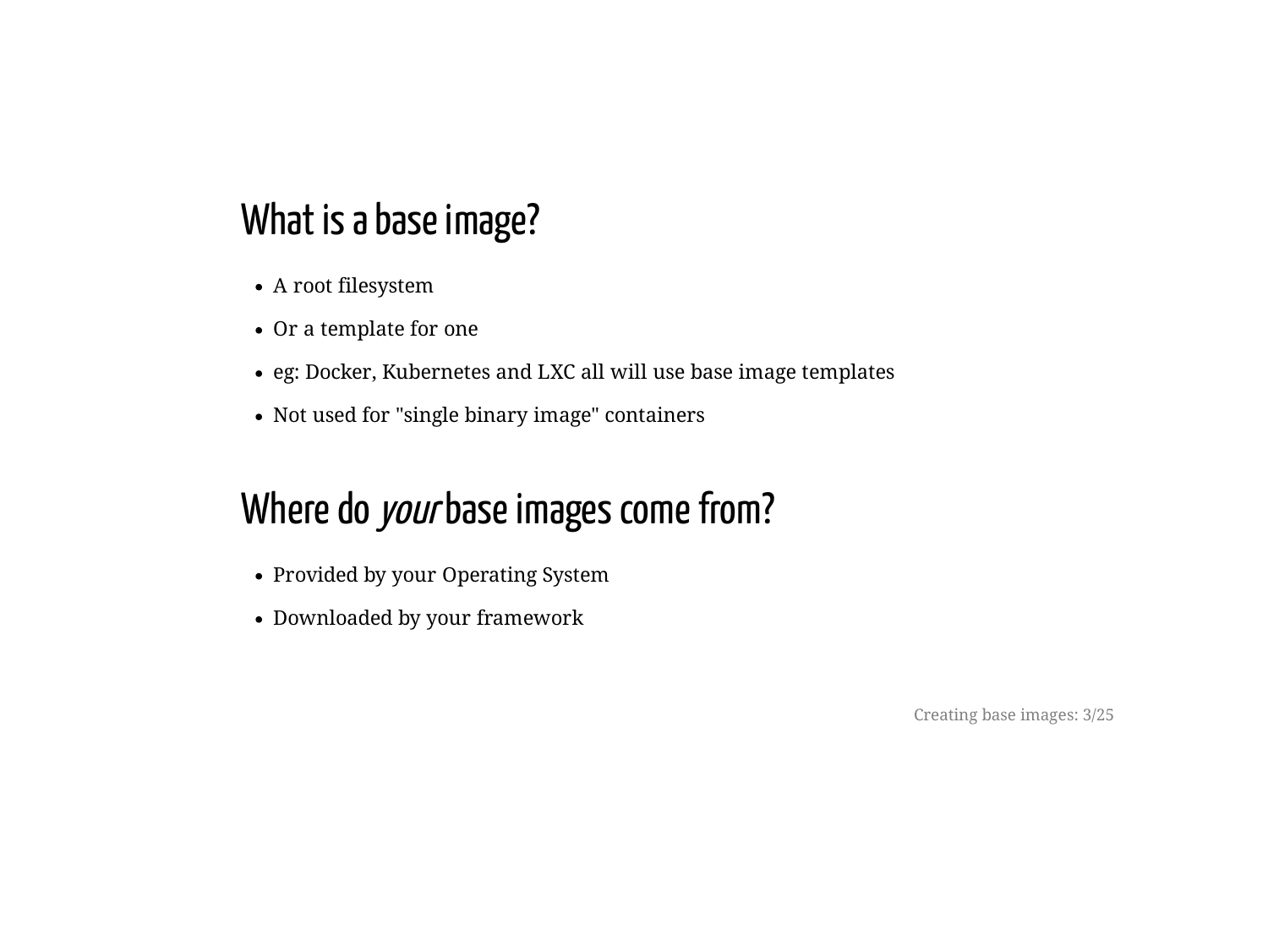- A root filesystem
- Or a template for one
- eg: Docker, Kubernetes and LXC all will use base image templates
- Not used for "single binary image" containers

## Where do your base images come from?

- Provided by your Operating System
- Downloaded by your framework
- "Steve", around the back of the pub?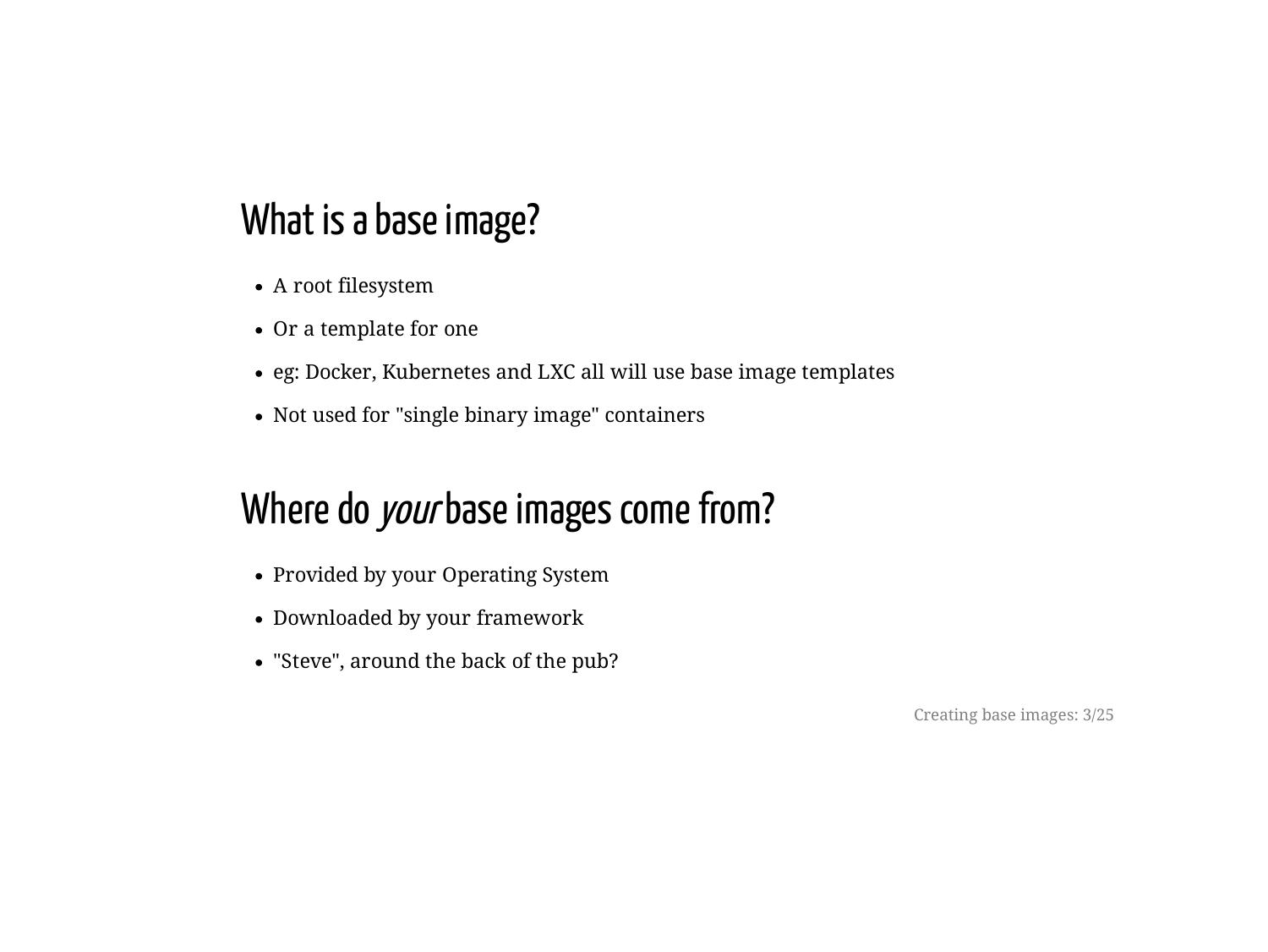## Why build your own?

- The three "R"s:
	- Repeatable
	- $\circ$  Reliable
	- Reproducible
- Customise the default config to match your needs
- Include special packages (private builds or specific versions)
- Use one build that can be used for Testing, QA, CI and Production
- Building for new architectures or hardware platforms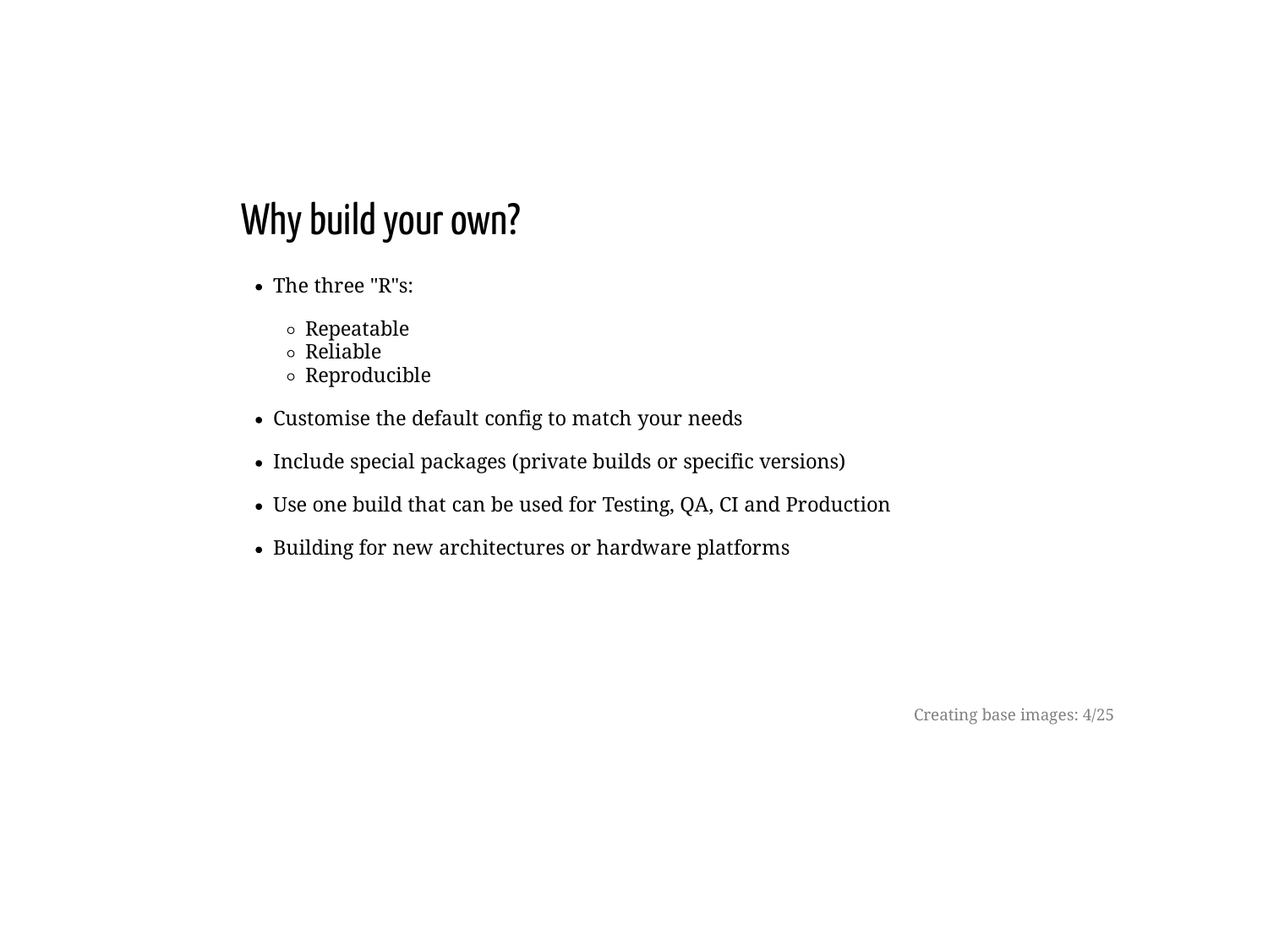## What options do I have?

- debootstrap
	- Used by the Ubuntu and Debian installers, implements all the package installation internally, so only needs shell, wget and binutils to run
- cdebootstrap
	- $\circ$  A "C implementation of debootstrap", with the same features
- multistrap
	- Uses the normal debian apt and dpkg tools. Supports installing the base system with packages from multiple repositories
- vmdebootstrap
	- Wrapper around debootstrap for building a virtual disk image for VMs
- Many more!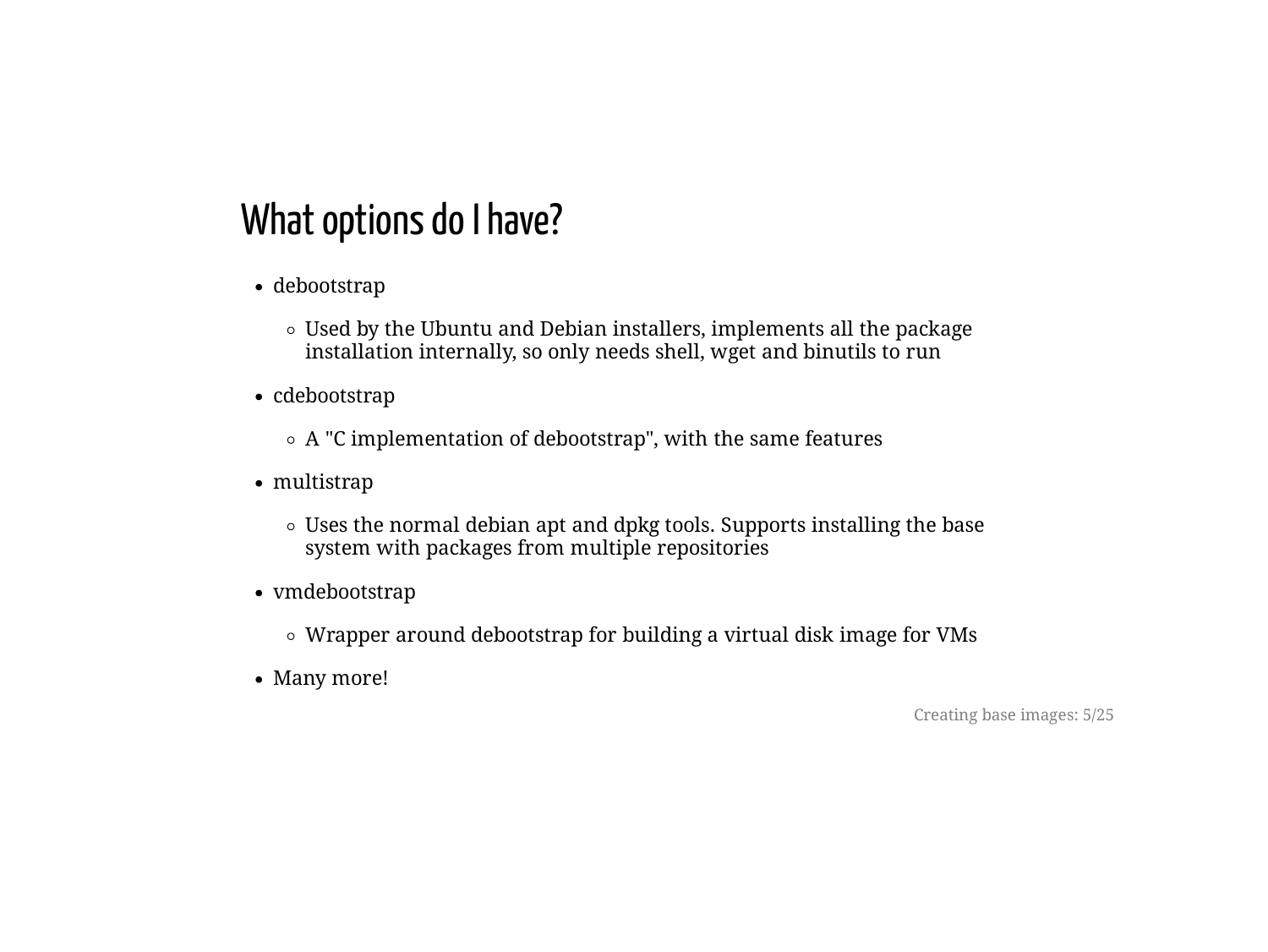## debootstrap

```
sudo debootstrap --arch=amd64 \
    SUITE \
    TARGETDIR \
   MIRROR
```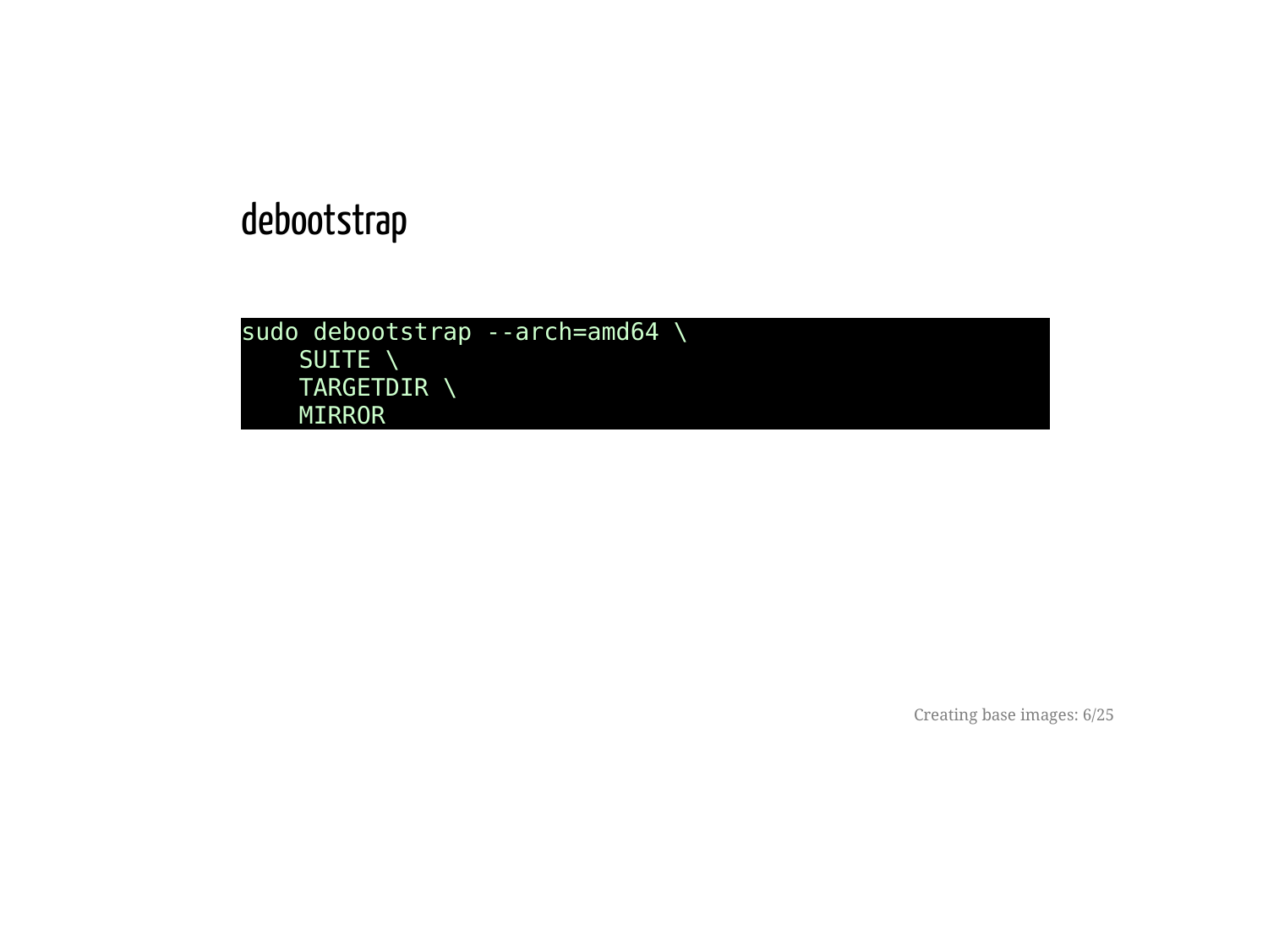#### debootstrap

```
sudo debootstrap --arch=amd64 \
   SUITE \
    TARGETDIR \
   MIRROR
```
SUITE is one of the Debian/Ubuntu release code names:

• jessie, trusty, stretch, xenial, bionic, buster, etc

MIRROR is the package repository URL:

- <http://httpredir.debian.org/debian>
- <http://archive.ubuntu.com/ubuntu>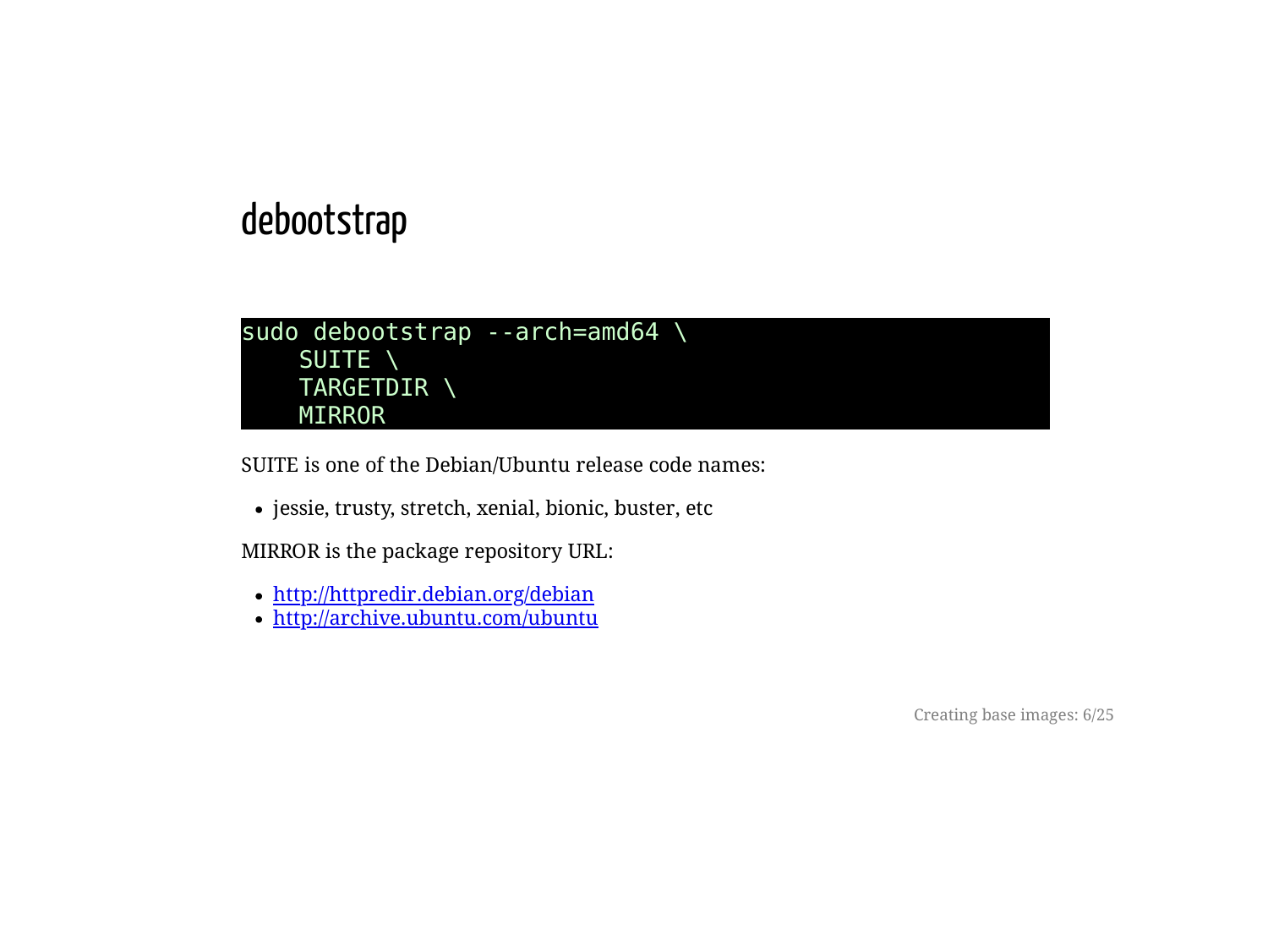#### debootstrap

(See also the **[example1](https://hamishcoleman.github.io/talk-containers1/example1)** files in the repo)

sudo debootstrap --arch=amd64 \ stretch \ /var/lib/container-example/example1 \ http://httpredir.debian.org/debian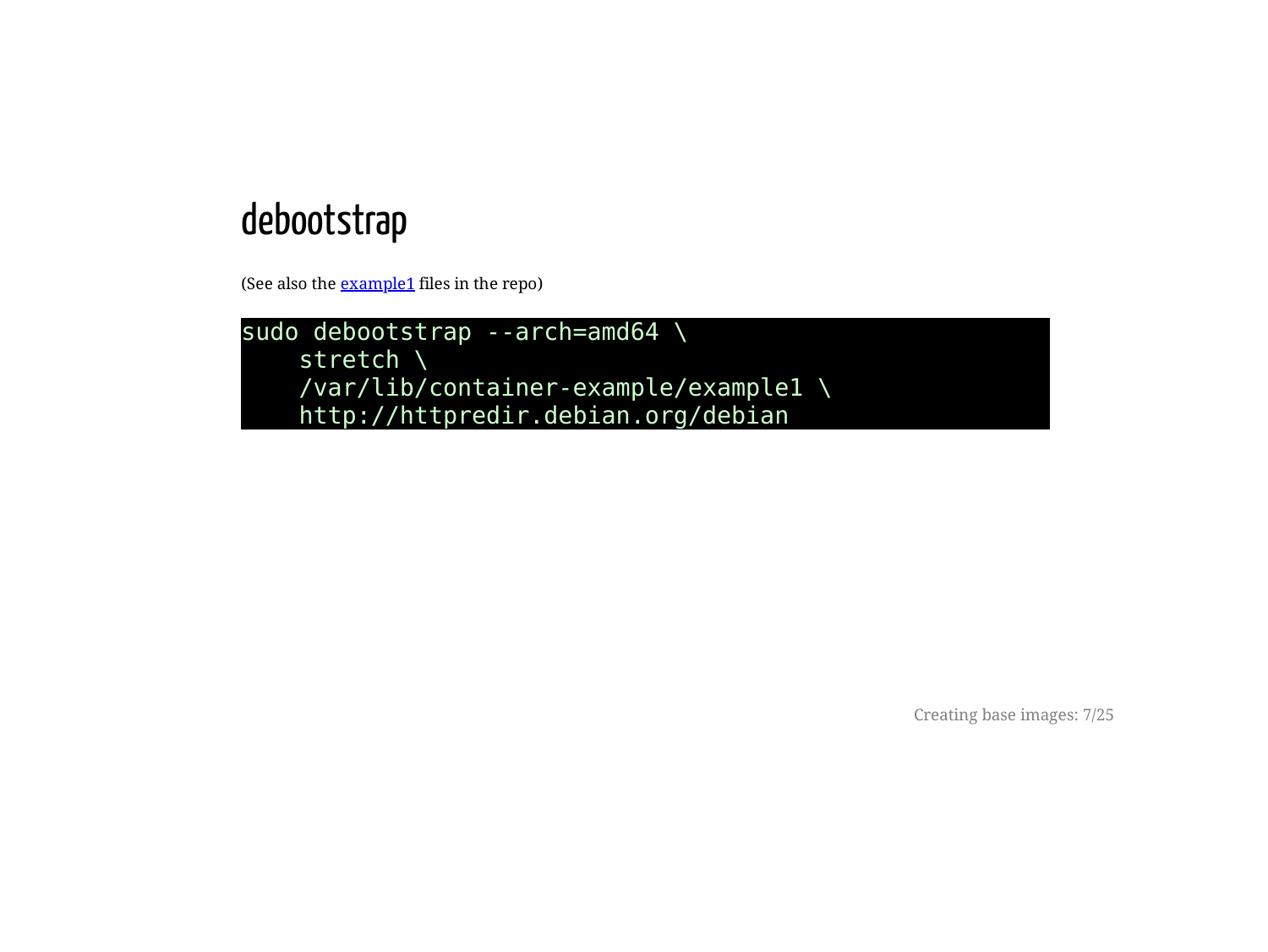```
sudo /usr/sbin/multistrap --arch amd64 \
   -f multistrap.conf \
   -d TARGETDIR
```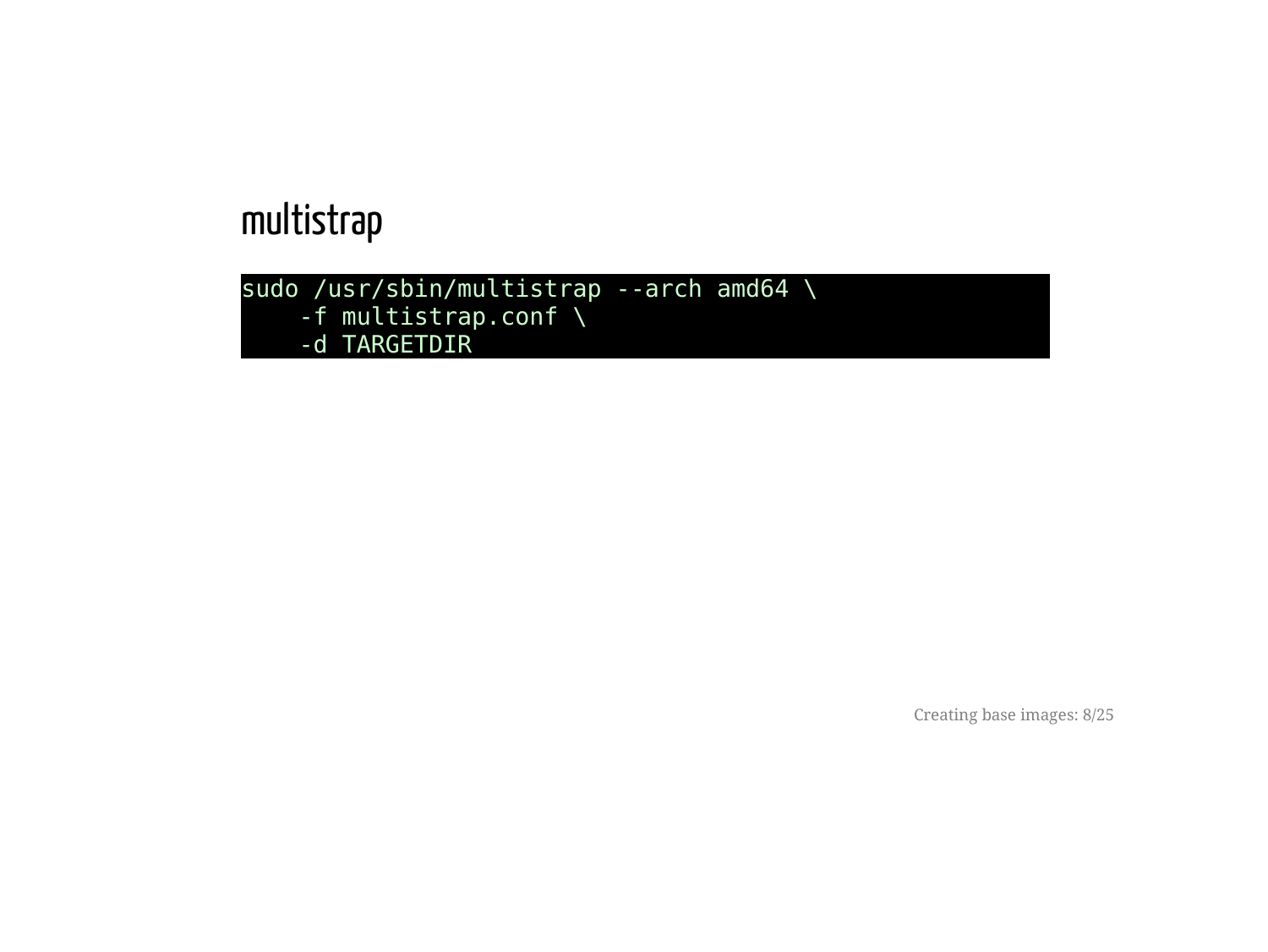```
sudo /usr/sbin/multistrap --arch amd64 \
   -f multistrap.conf \
   -d TARGETDIR
```
*NOTE:* it needs a config file!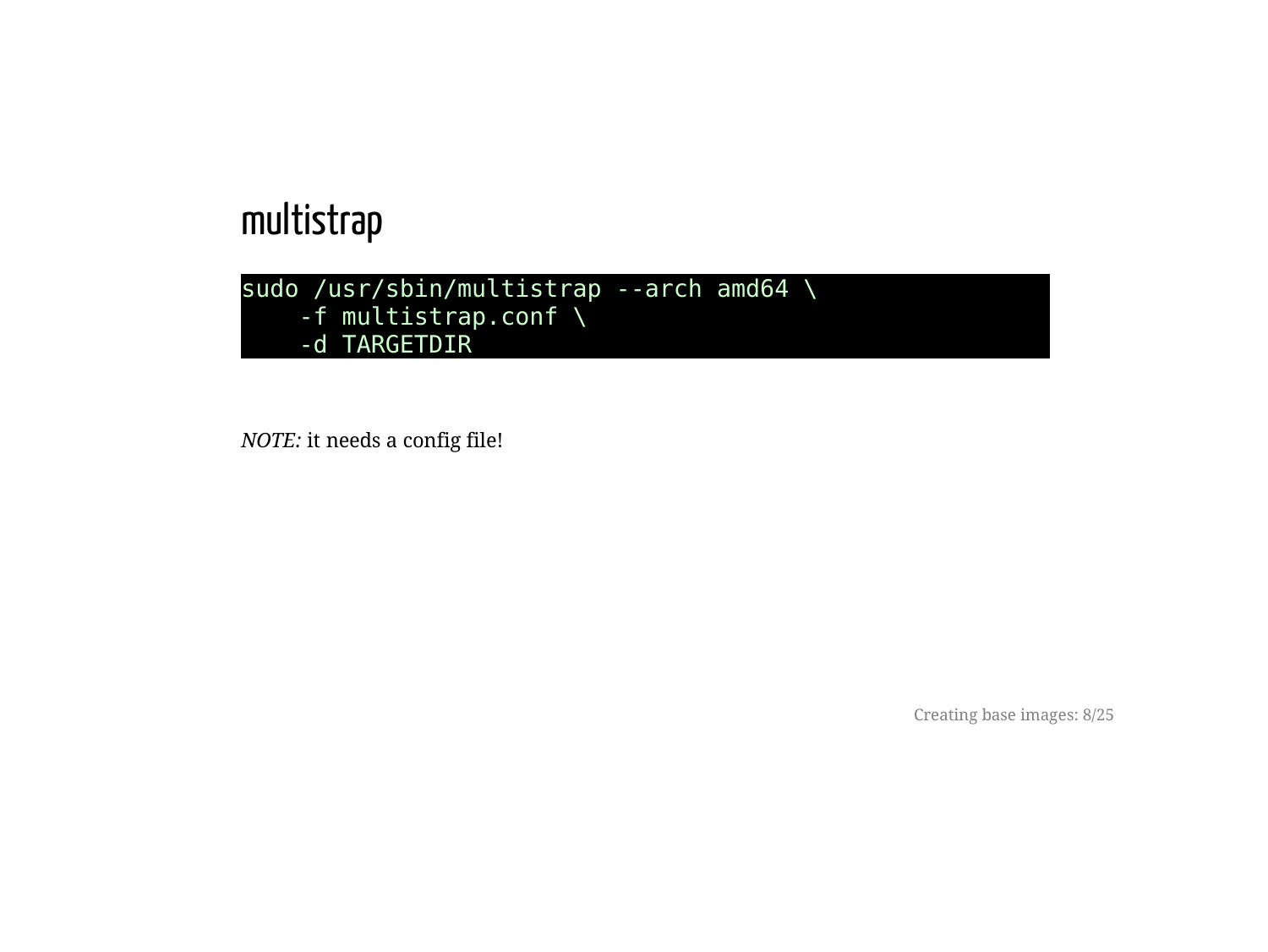Config file ([multistrap.conf\)](https://hamishcoleman.github.io/talk-containers1/example2/multistrap.conf)

[General] bootstrap=NameOfSectionDefiningRepo aptsources=NameOfSectionDefiningRepo

[NameOfSectionDefiningRepo] source=MIRROR suite=SUITE keyring=debian-archive-keyring ubuntu-archive-keyring packages= systemd udev kmod apt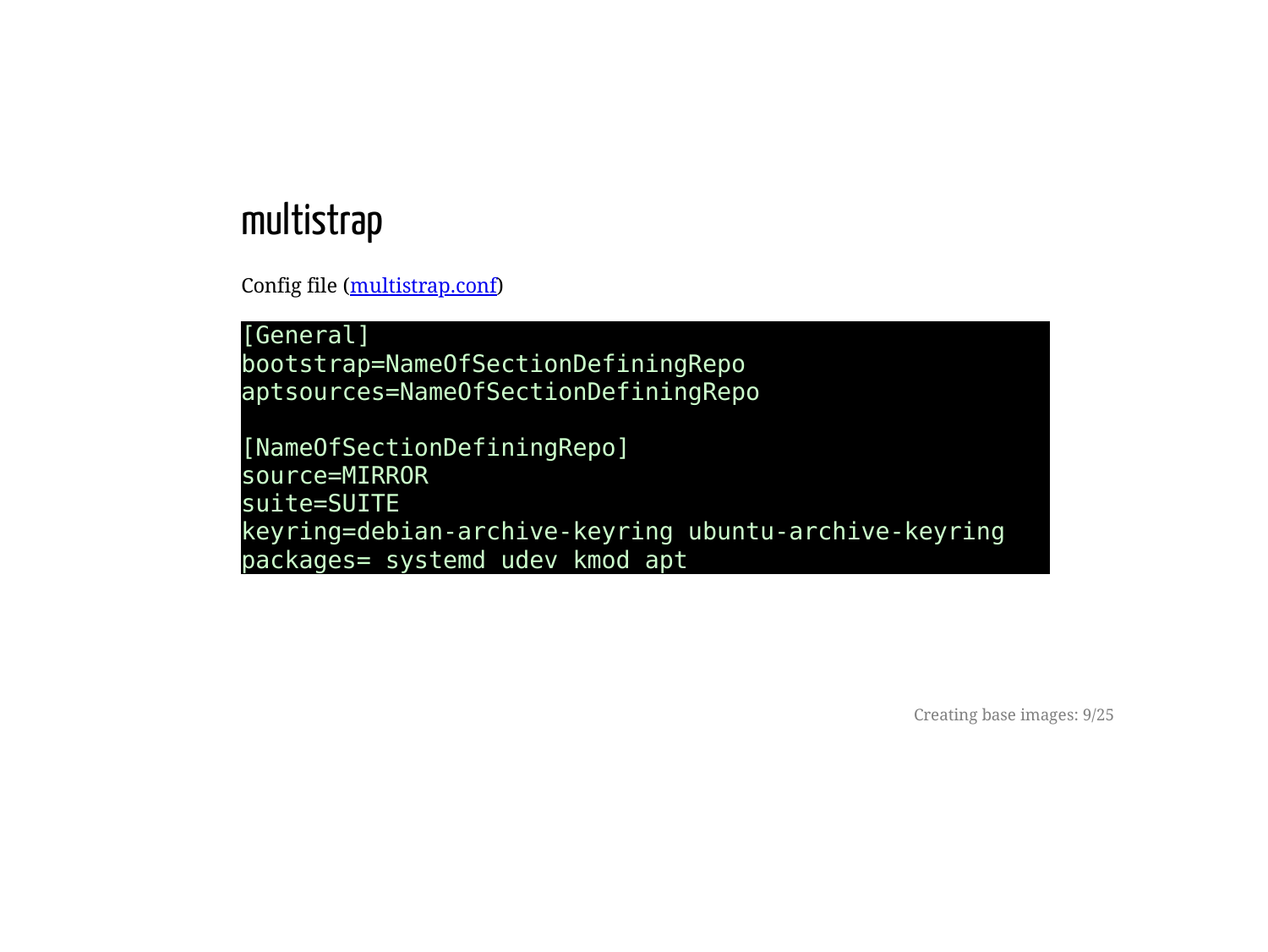(See also the [example2](https://hamishcoleman.github.io/talk-containers1/example2) files in the repo)

Install stage:



Configure stage: (sometimes optional)

```
chroot /var/lib/container-example/example2 \
   dpkg --configure -a
```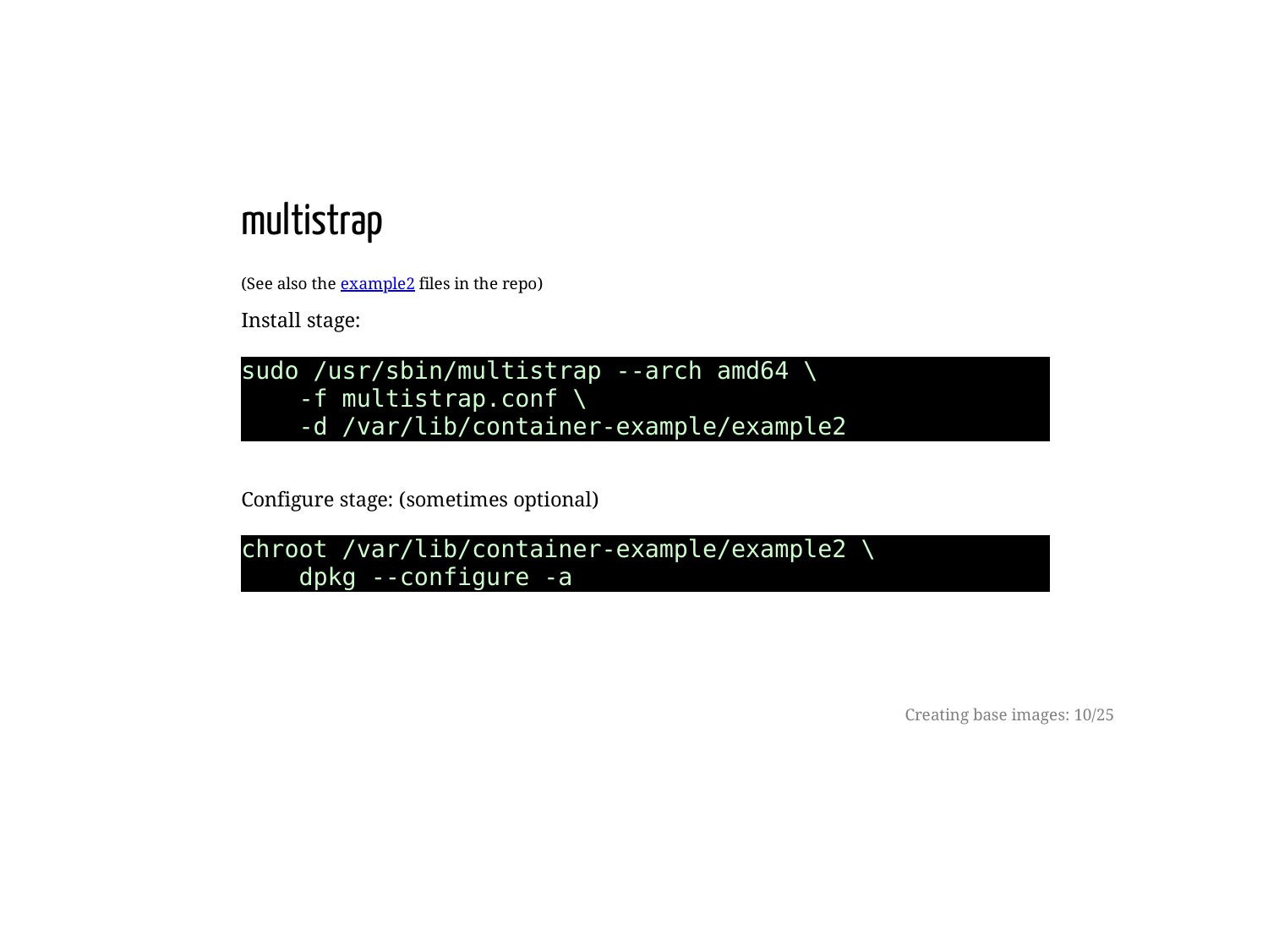## Compare the two tools:

|                                                                    | debootstrapmultistrap |  |
|--------------------------------------------------------------------|-----------------------|--|
| Used by the distro installer                                       |                       |  |
| Can install from multiple package repos                            |                       |  |
| Has a Config file                                                  |                       |  |
| Installs packages with the normal tools                            |                       |  |
| Can install without runing binaries for the target<br>architecture |                       |  |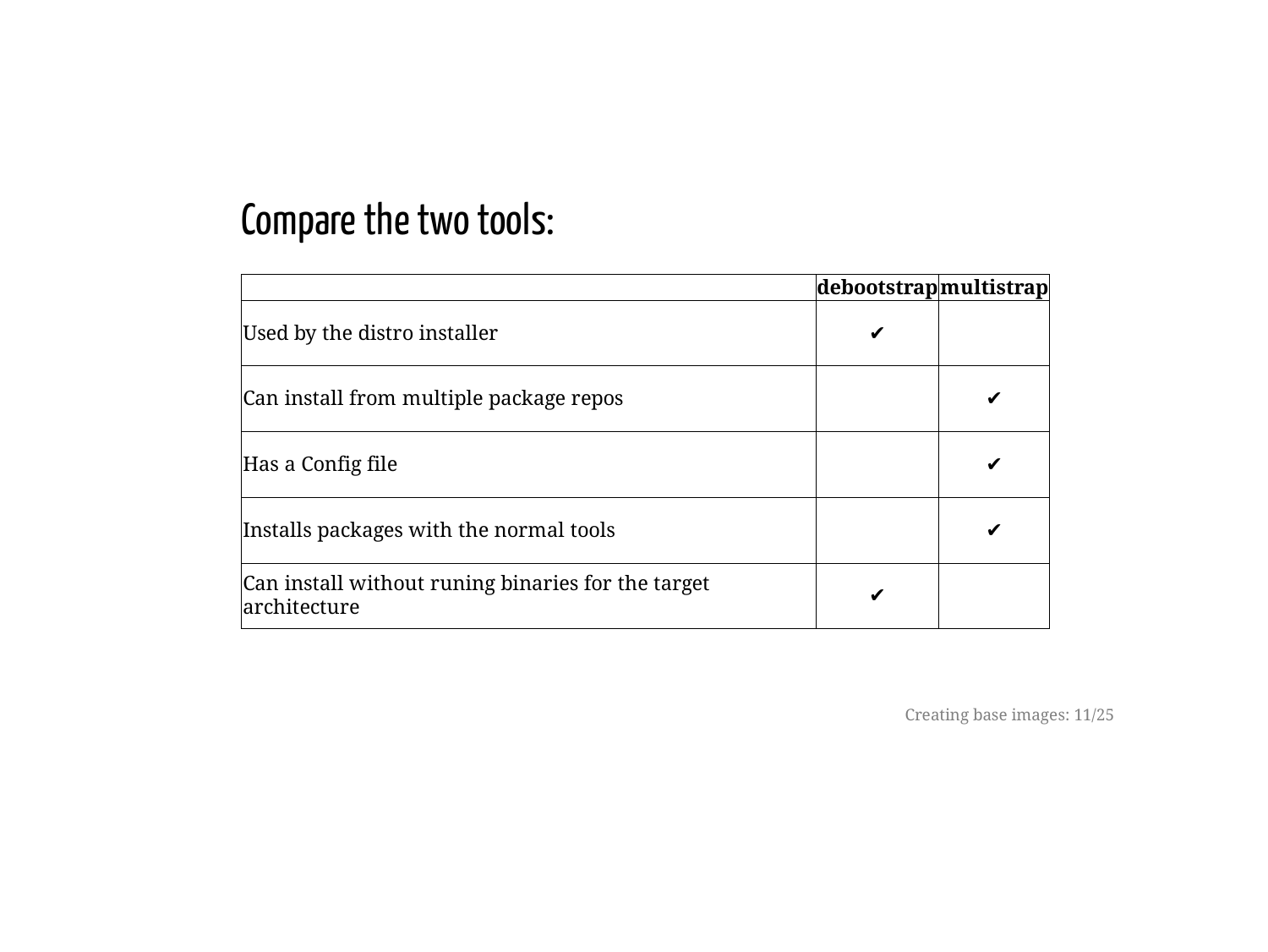## Immediately Useful

The outputs of these tools can be used as is:

```
chroot /var/lib/container-example/example2
dpkg -l
exit
```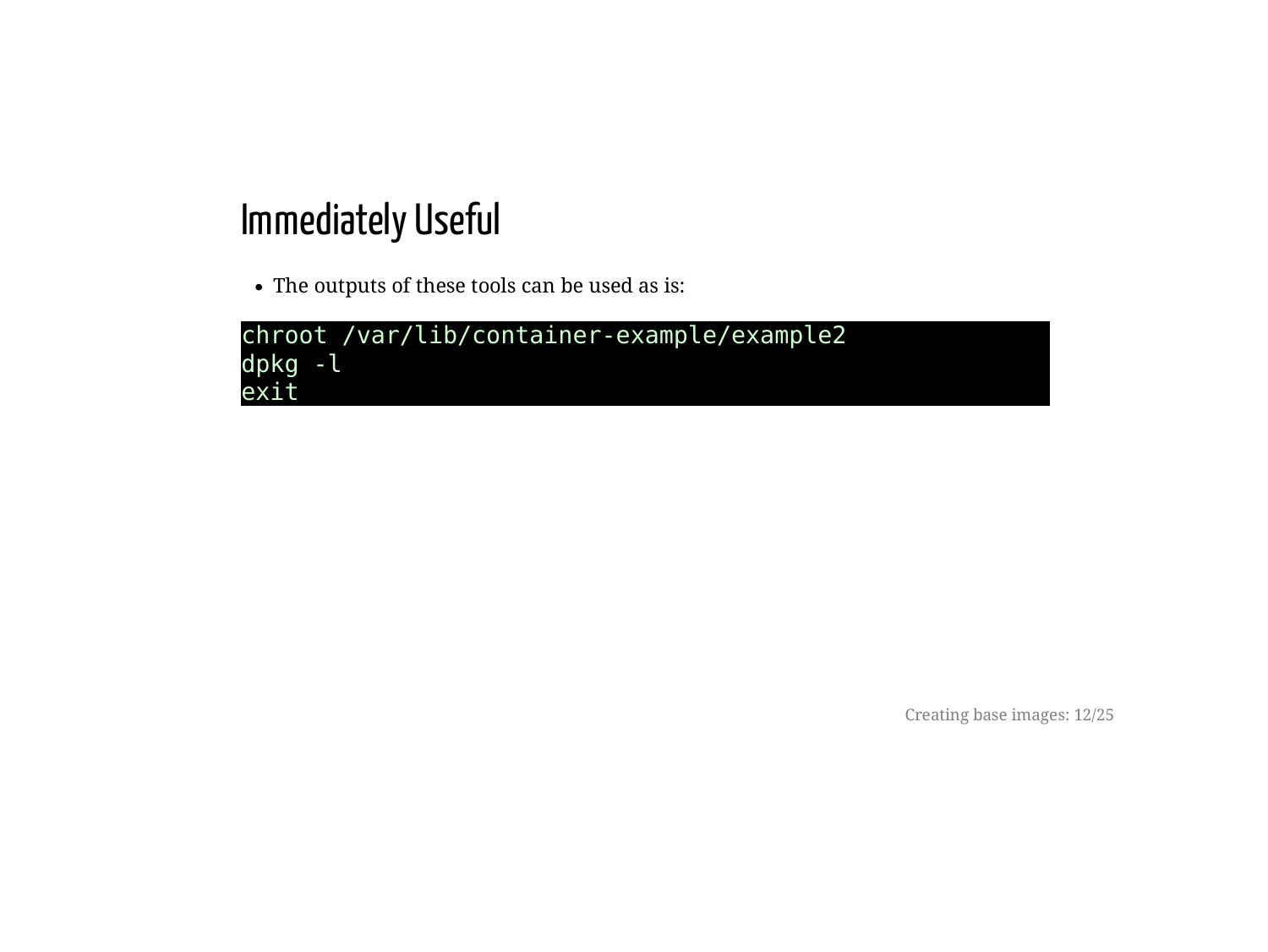## Immediately Useful

The outputs of these tools can be used as is:

```
chroot /var/lib/container-example/example2
dpkg -l
exit
```
#### Useful for

- Clean build environments
- Testing the installation of new packages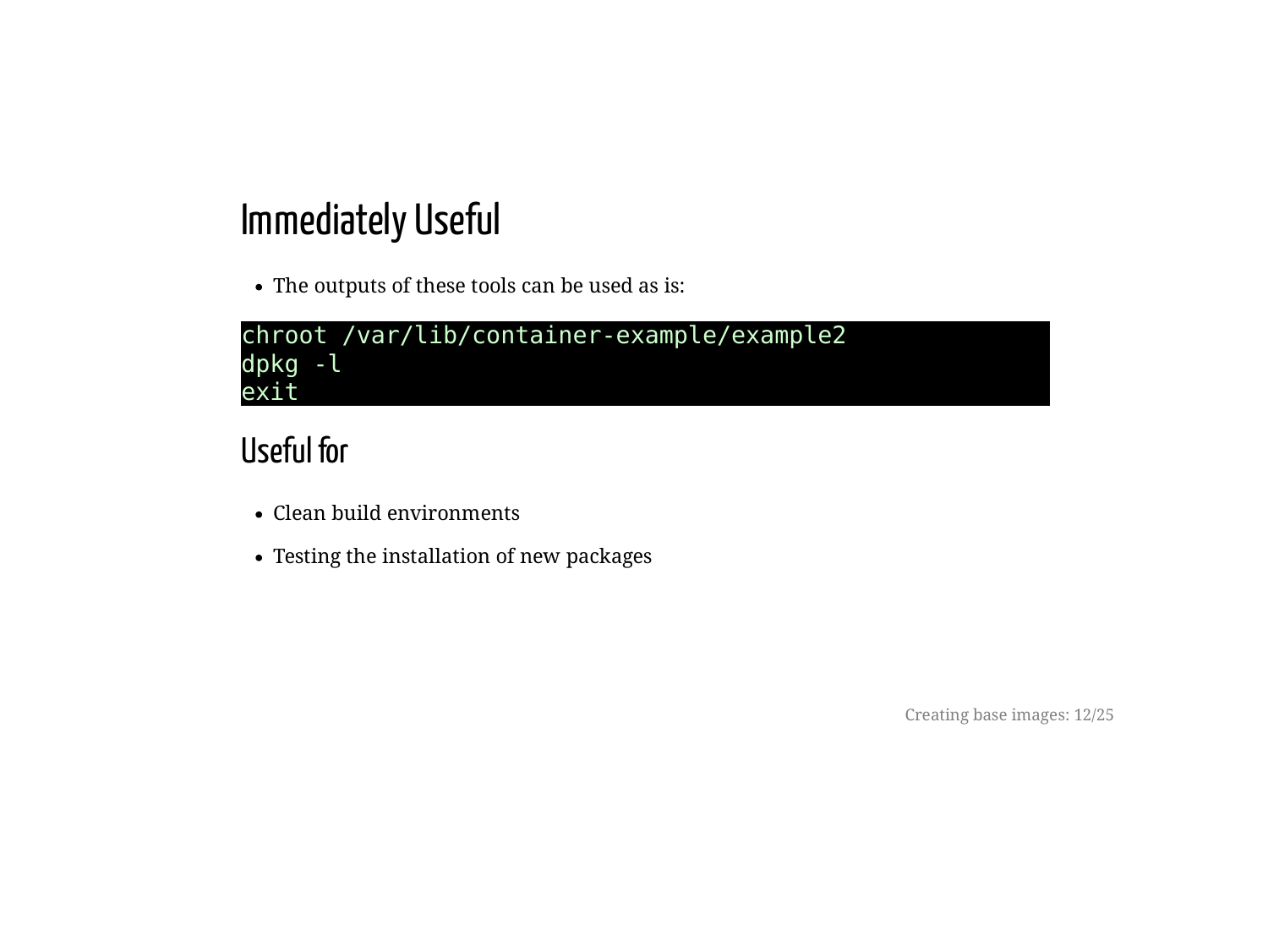chroot /var/lib/container-example/example1 perl -e 'print "hello world\n"'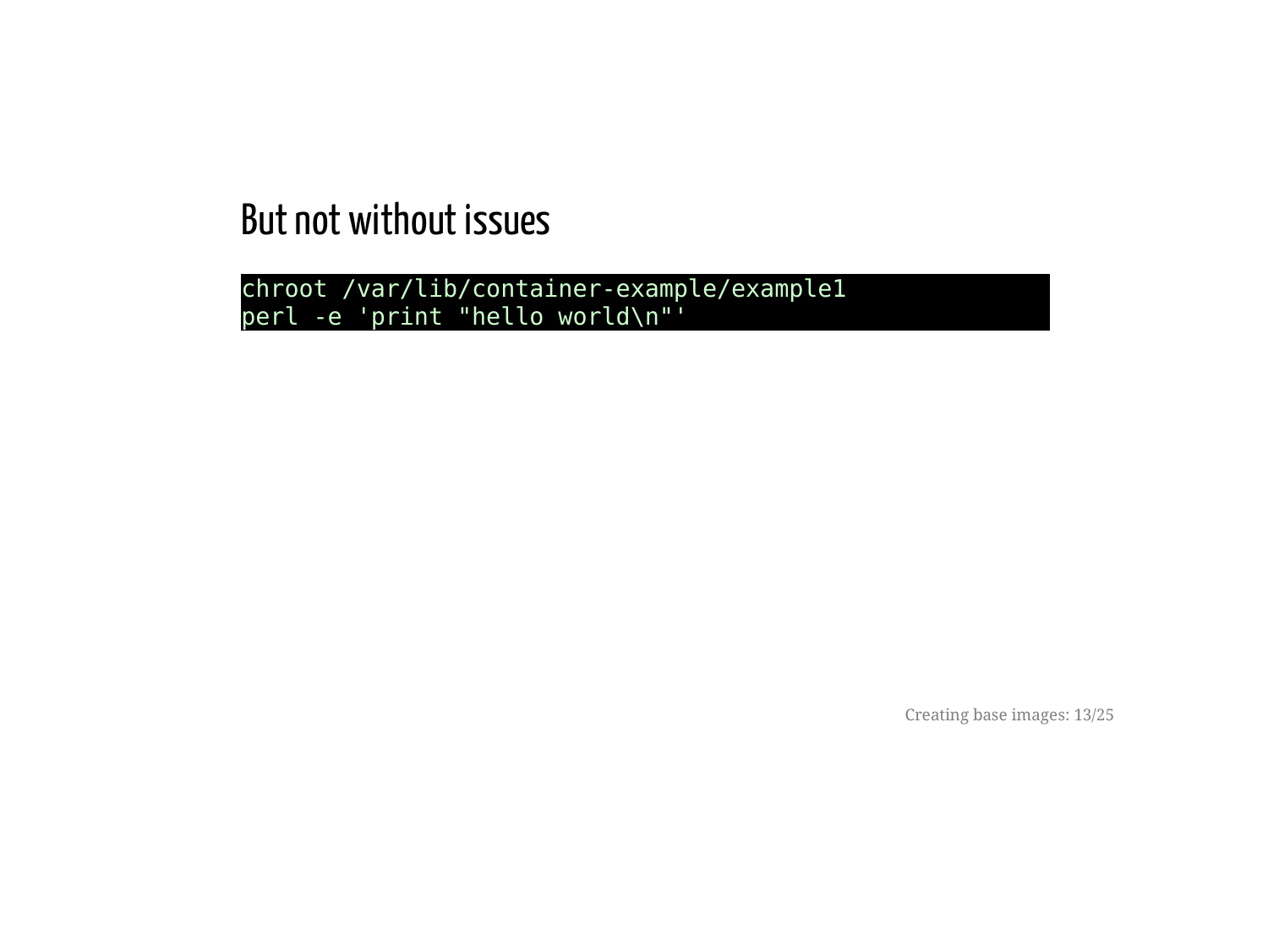```
chroot /var/lib/container-example/example1
perl -e 'print "hello world\n"'
perl: warning: Setting locale failed.
perl: warning: Please check that your locale settings:
        LANGUAGE = (unset),
       LC ALL = (unset),
        LCCOLLATE = "C",LANG = "en AU.UTF-8"are supported and installed on your system.
perl: warning: Falling back to the standard locale ("C").
hello world
exit
```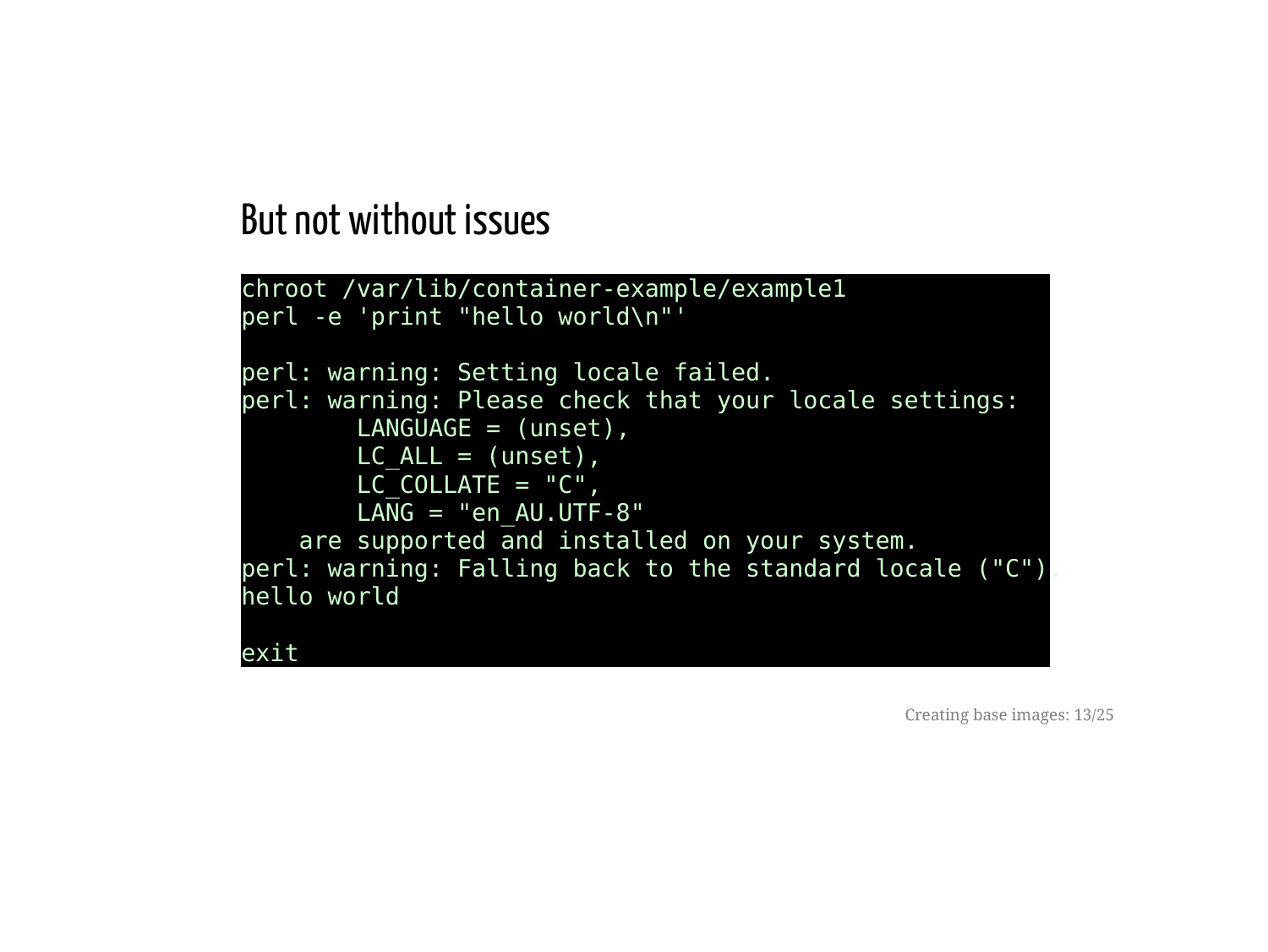chroot /var/lib/container-example/example2 apt install less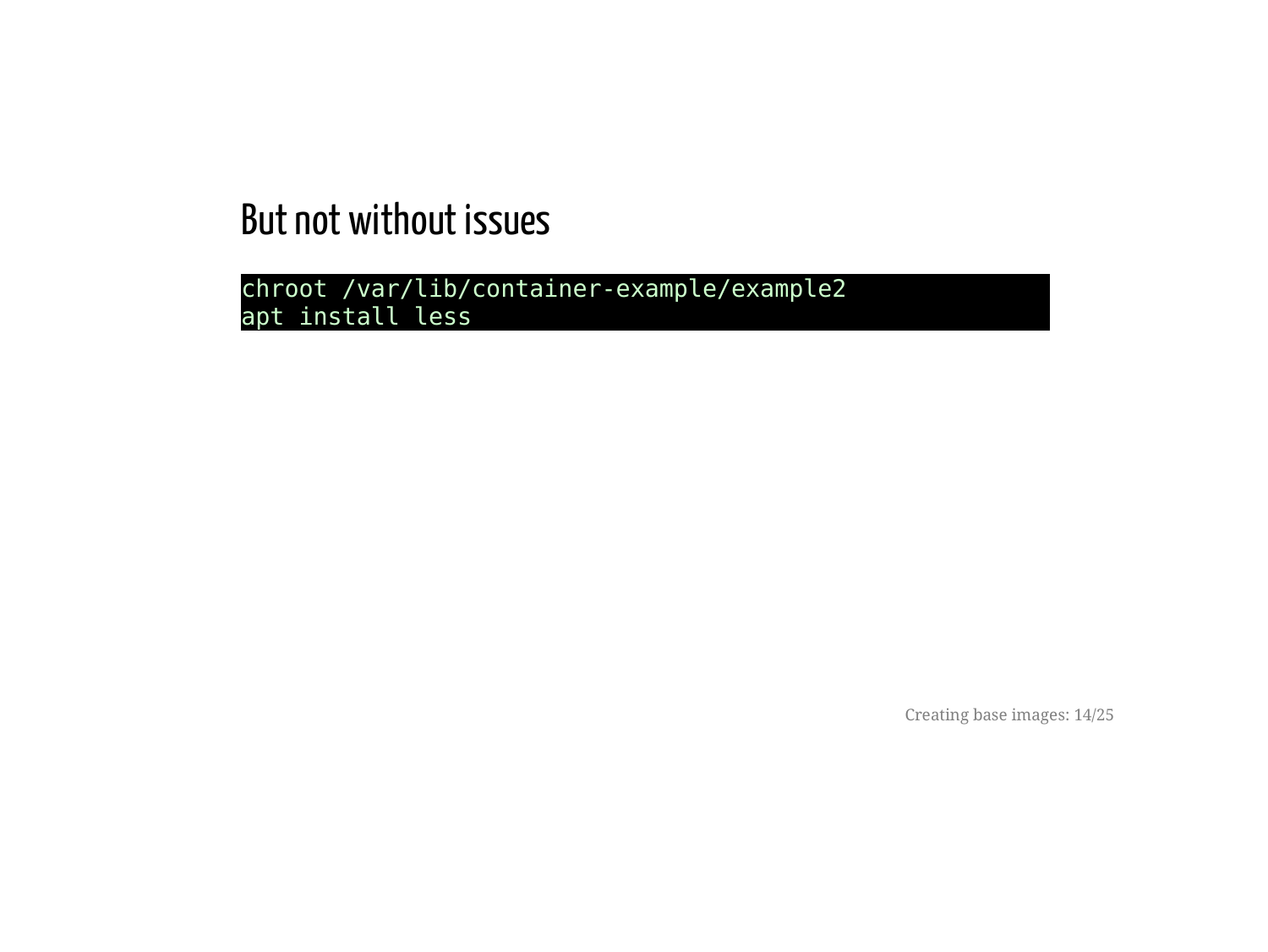```
chroot /var/lib/container-example/example2
apt install less
Reading package lists... Done
[..omitted..]
Need to get 126 kB of archives.
After this operation, 284 kB of additional disk space will be
Err:1 http://httpredir.debian.org/debian stretch/main amd64 le
 Temporary failure resolving 'httpredir.debian.org'
E: Failed to fetch http://httpredir.debian.org/debian/pool/mai
E: Unable to fetch some archives, maybe run apt-get update or
exit
```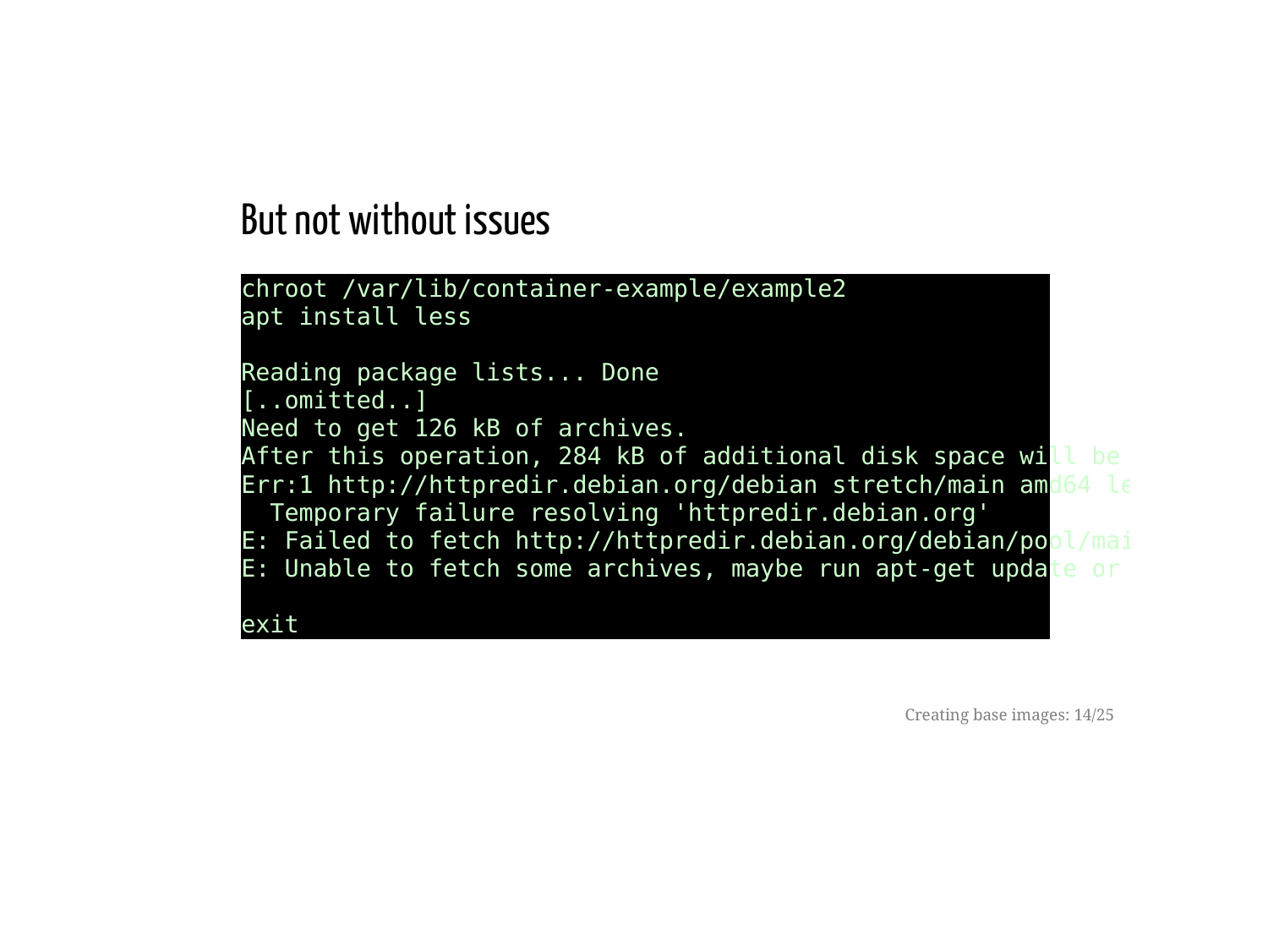#### Improvements

(See the **[example3](https://hamishcoleman.github.io/talk-containers1/example3)** files in the repo for scripts implementing these)

Building a reusable template:

- fixup
- customise
- minimise

Turning a template into a specific machine:

• instantiate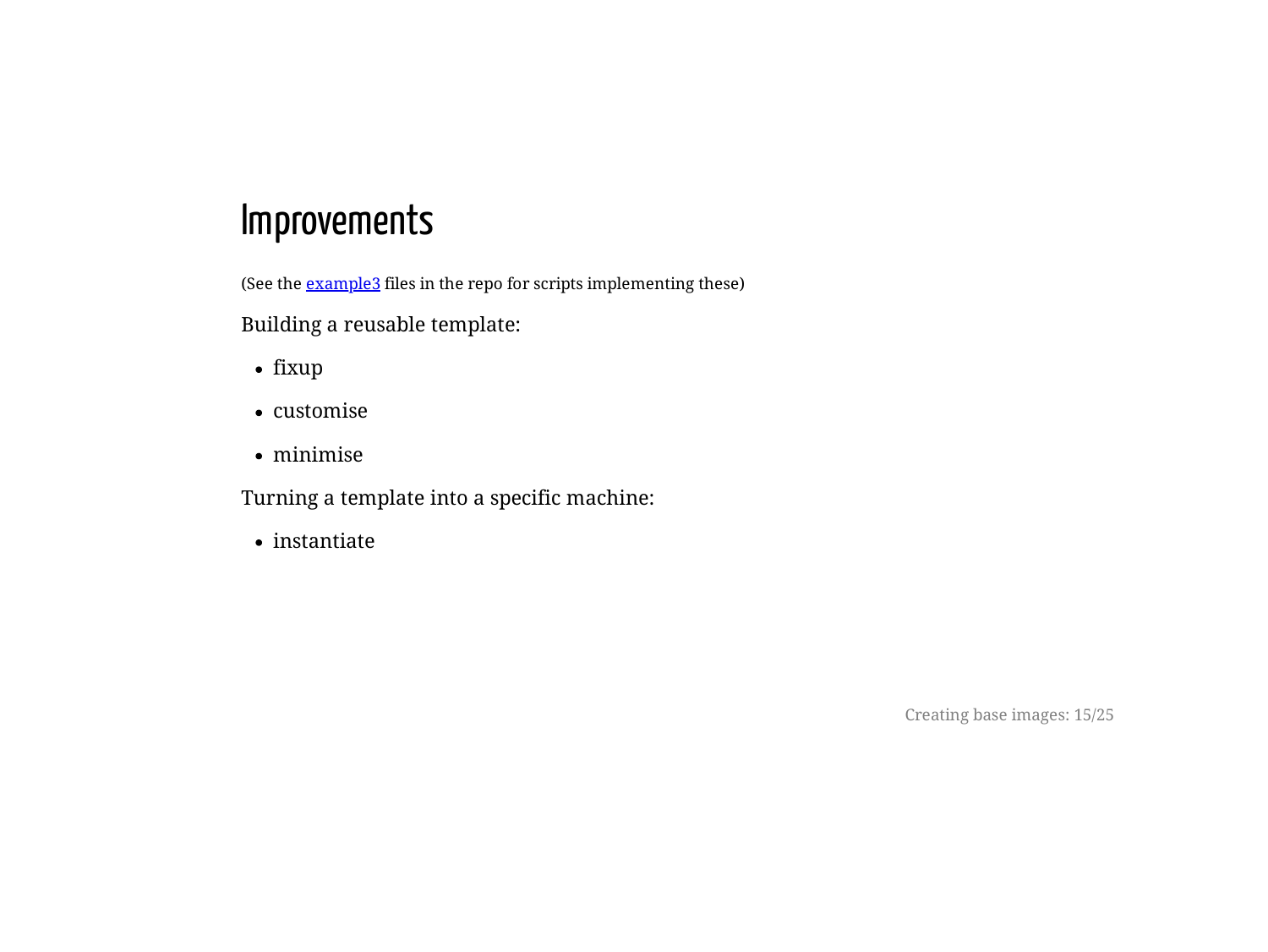## fixup

These are changes that help the image to boot properly or remove (incorrect) identifying information - anything that could be considered "broken"

shred -fu TARGETDIR/etc/hostname shred -fu TARGETDIR/etc/machine-id shred -fu TARGETDIR/etc/ssh/\*\_key echo "nameserver 1.1.1.1" > TARGETDIR/etc/resolv.conf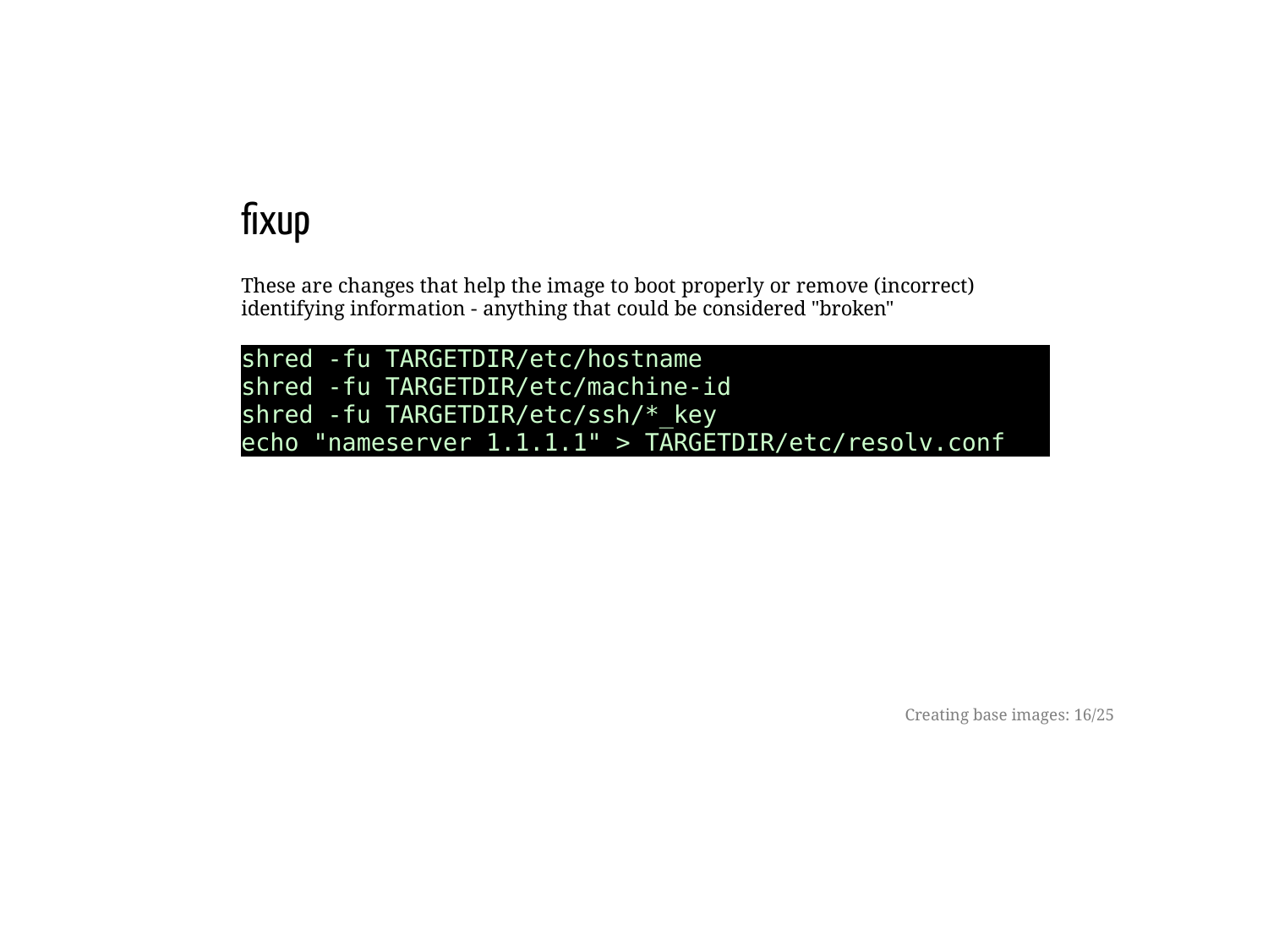#### customise

The changes needed for your local configuration

anything that is applicable to all instances of the template.

echo root:hunter2 | sudo chpasswd -c SHA256 -R TARGETDIR chroot TARGETDIR systemctl enable systemd-networkd chroot TARGETDIR systemctl enable systemd-resolved echo "nameserver 127.0.0.53" > TARGETDIR/etc/resolv.conf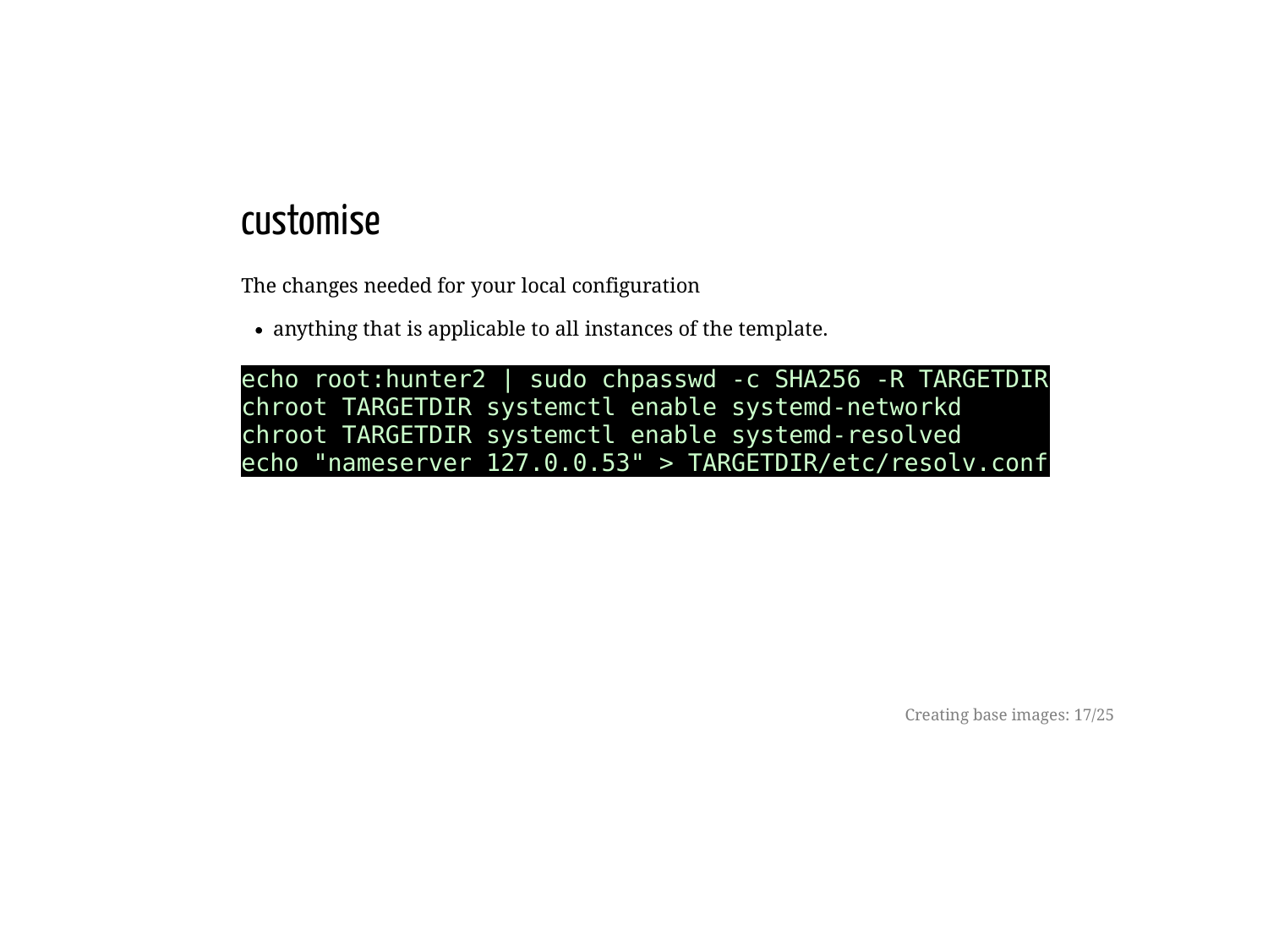#### minimise

Size reductions on the image

rm -rf TARGETDIR/usr/share/locale/\* rm -rf TARGETDIR/usr/share/doc/\* rm -rf TARGETDIR/lib/udev/hwdb.bin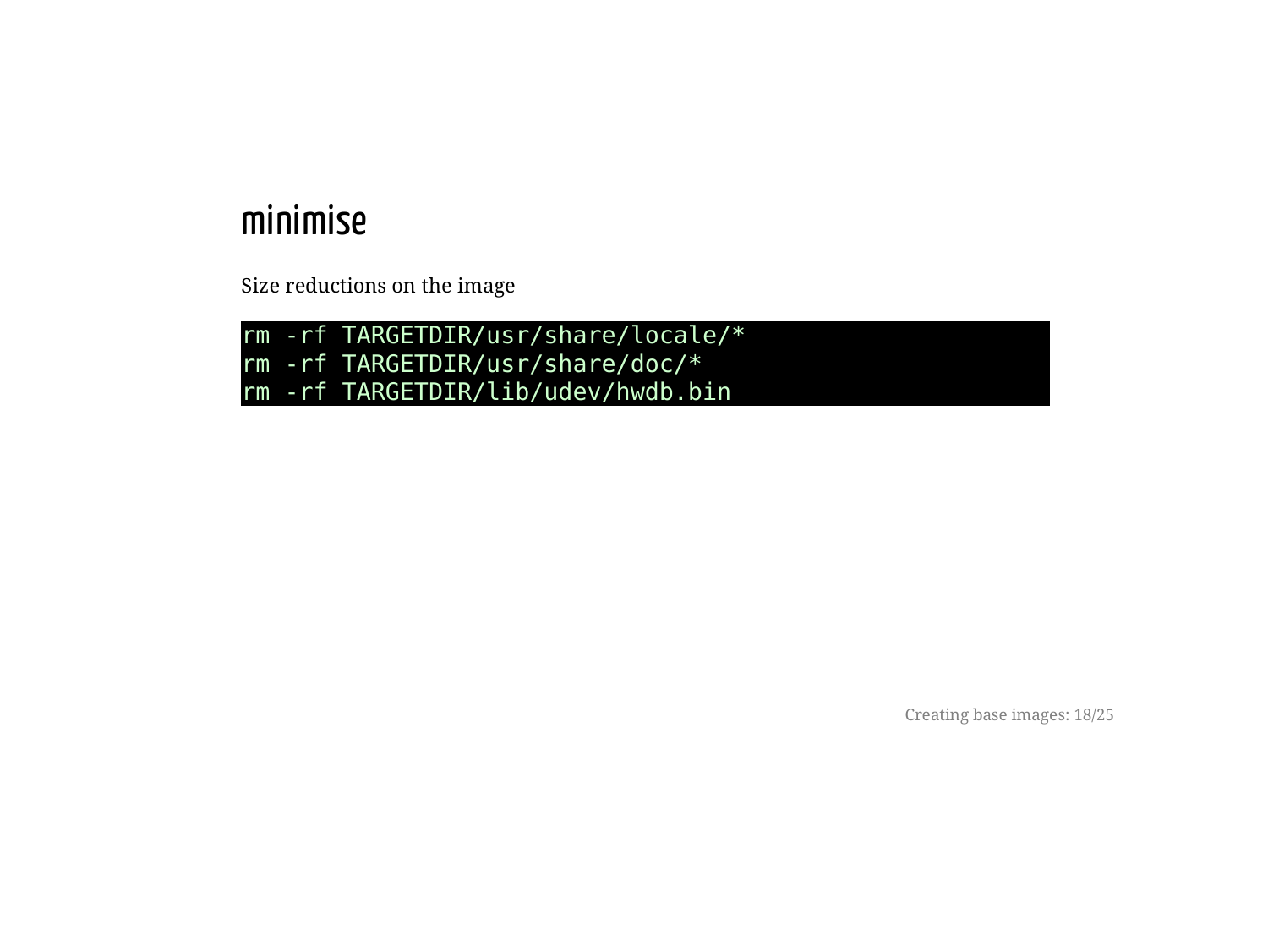#### instantiate

- Some container systems take care of instantiation for you
- If the end result is not a container infrastructure, you probably need to do it yourself.

echo realhostname >TARGETDIR/etc/hostname echo 127.0.1.1 realhostname >>TARGETDIR/etc/hosts chroot TARGETDIR dpkg-reconfigure openssh-server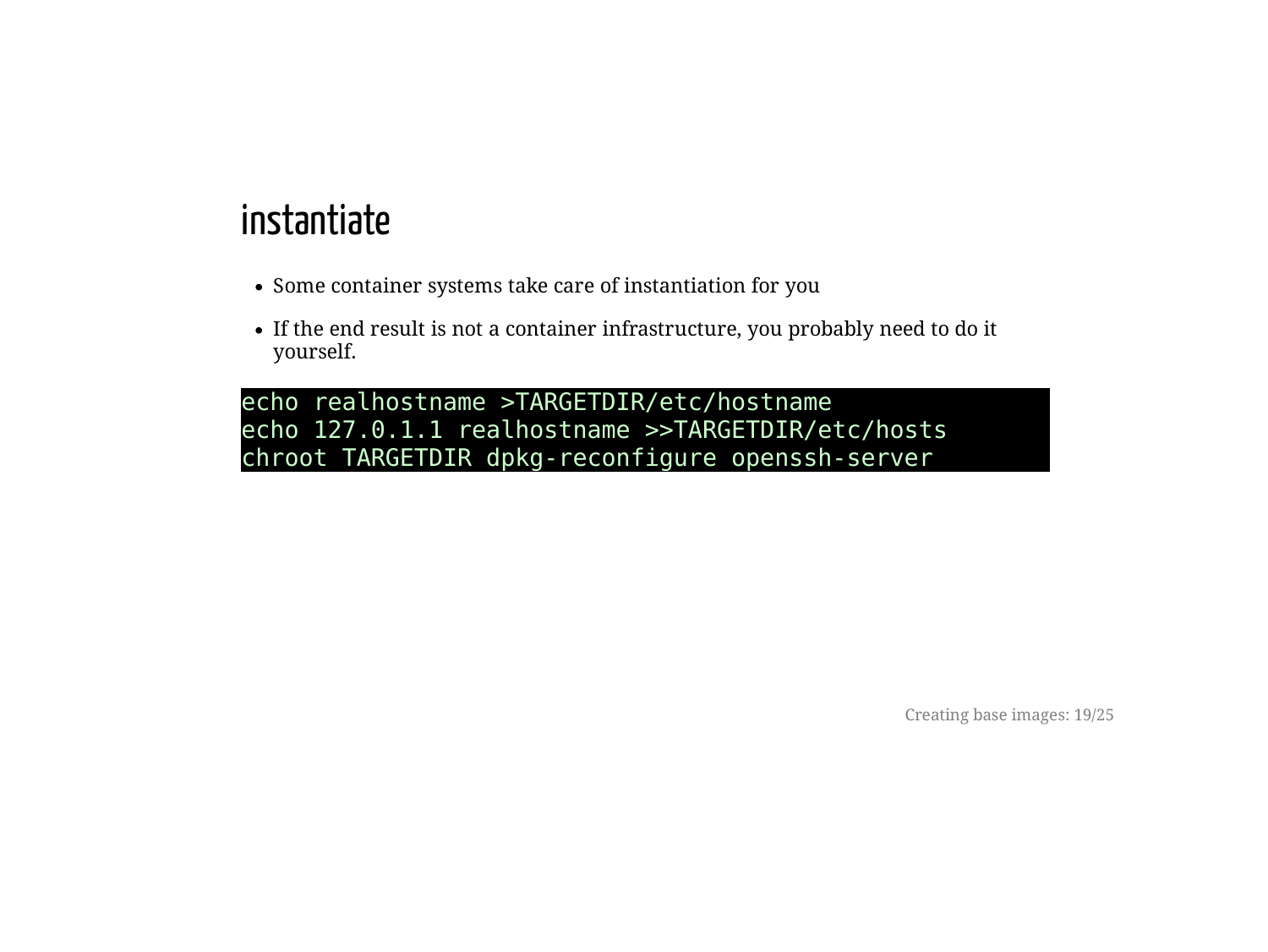### Simple boot

The systemd-nspawn tool provides a quick and no-fuss way to startup and test containers.

```
sudo systemd-nspawn --boot --ephemeral \
    --directory=/var/lib/container-example/example2
```
--ephemeral means that nspawn will copy the template dir and all changes will be lost when the container stops.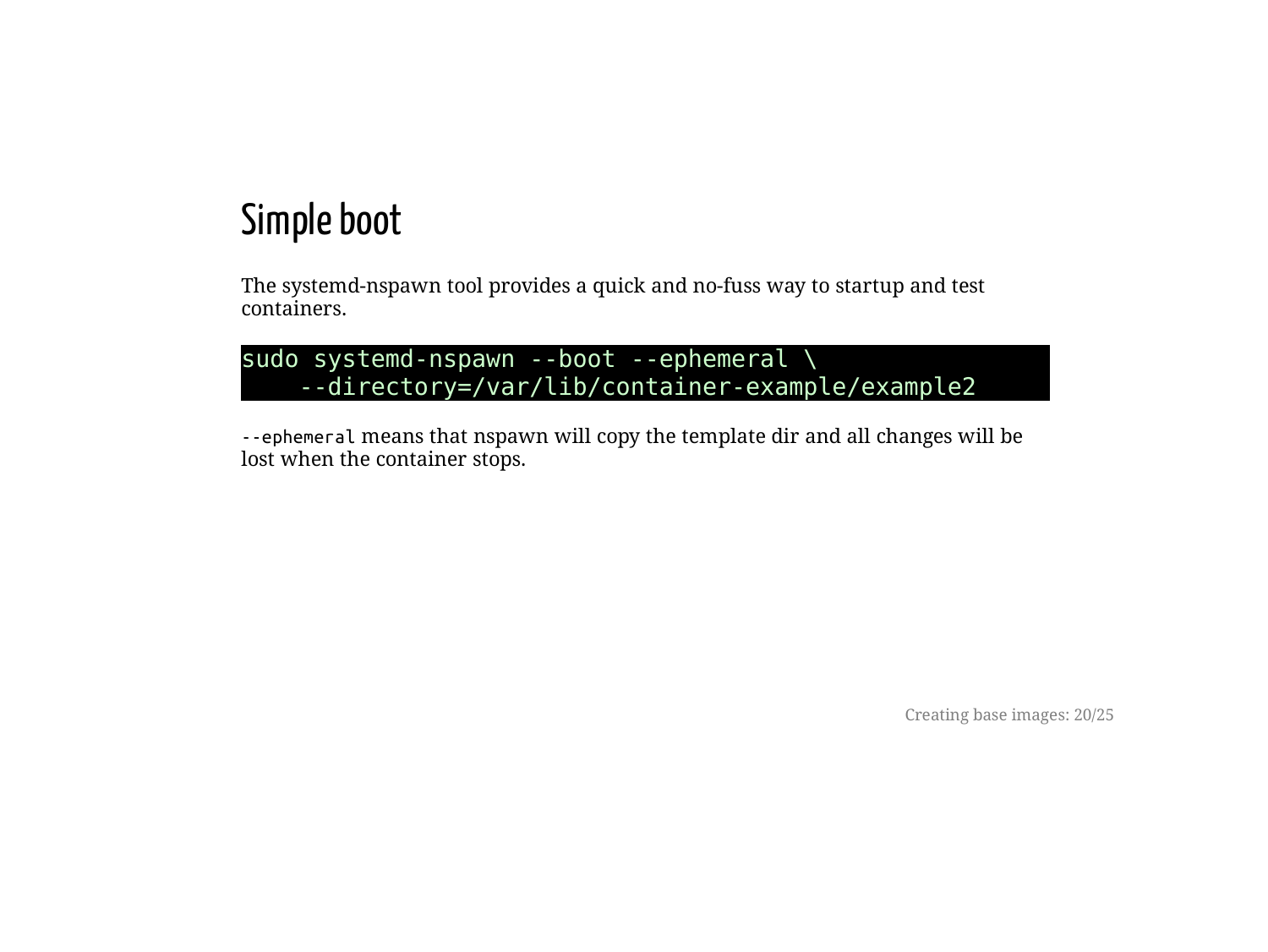## Simple boot

The systemd-nspawn tool provides a quick and no-fuss way to startup and test containers.

```
sudo systemd-nspawn --boot --ephemeral \
    --directory=/var/lib/container-example/example2
```
--ephemeral means that nspawn will copy the template dir and all changes will be lost when the container stops.

- login using the root password you set earlier
- stop the container from inside with a systemetl power of for from the host with machinectl stop NAME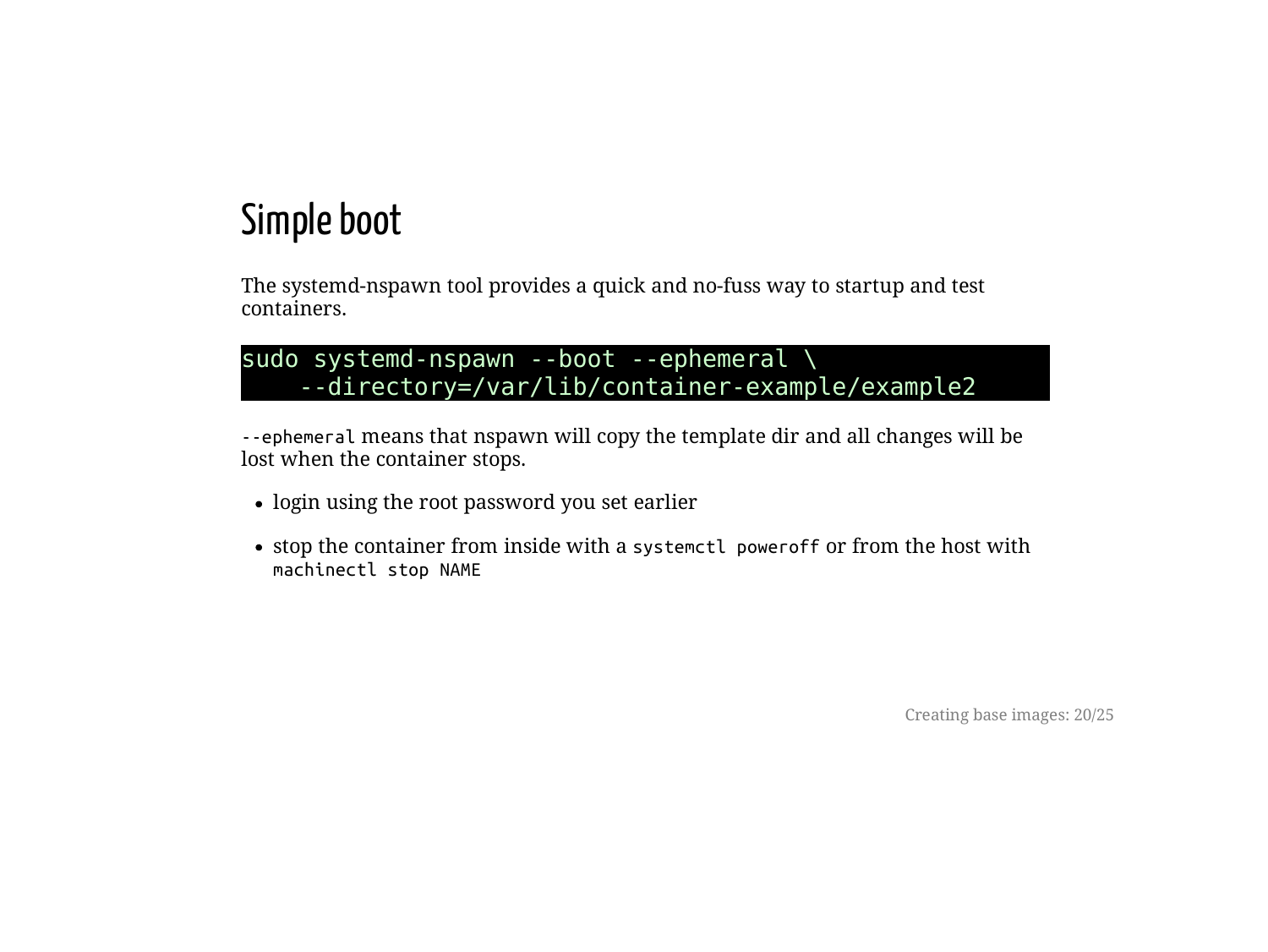#### Using libvirt  $+$  LXC

(See **[example4](https://hamishcoleman.github.io/talk-containers1/example4)** in the repo)



- virsh -c lxc:/// define newhost.xml
- virsh start newhost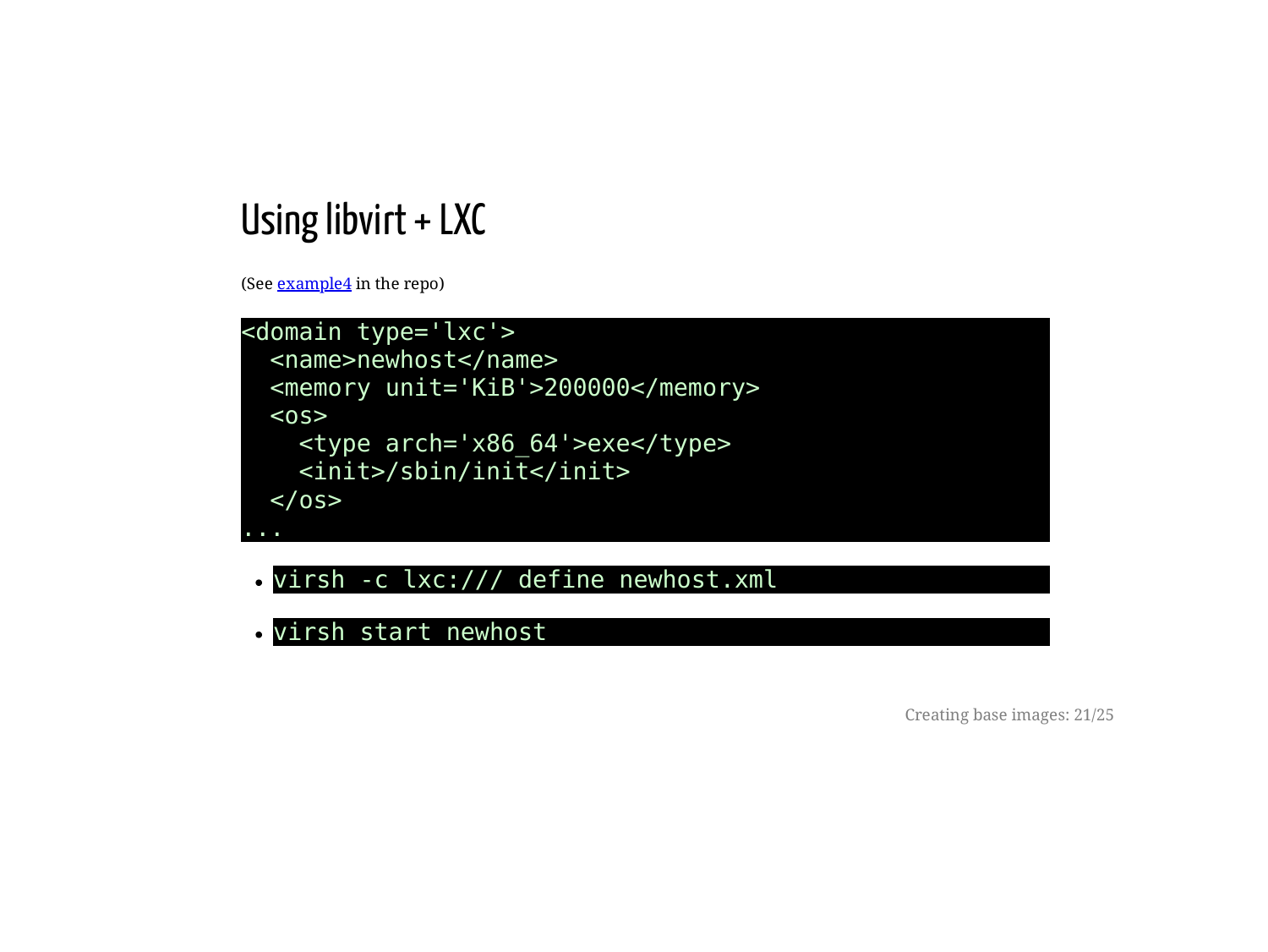## Can also be used to build VM disk images

- guestfish
- uefi booting
- packing for qemu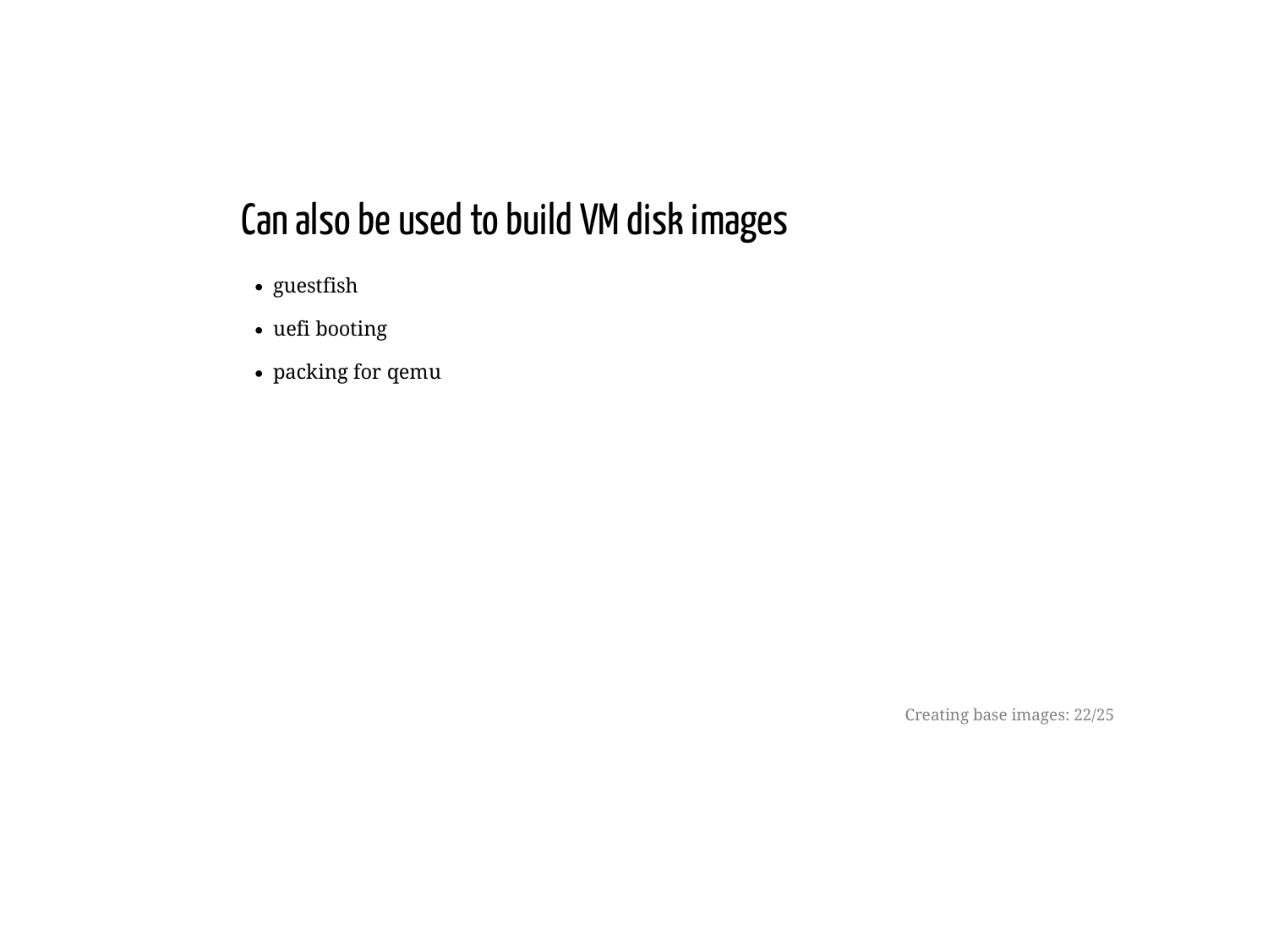## Questions?

## Example files are in the repository

- github project:
	- <https://github.com/hamishcoleman/talk-containers1/>
- $\cdot$  talk slides:
	- o <https://hamishcoleman.github.io/talk-containers1/slides.html>

Hamish Coleman - hamish@zot.org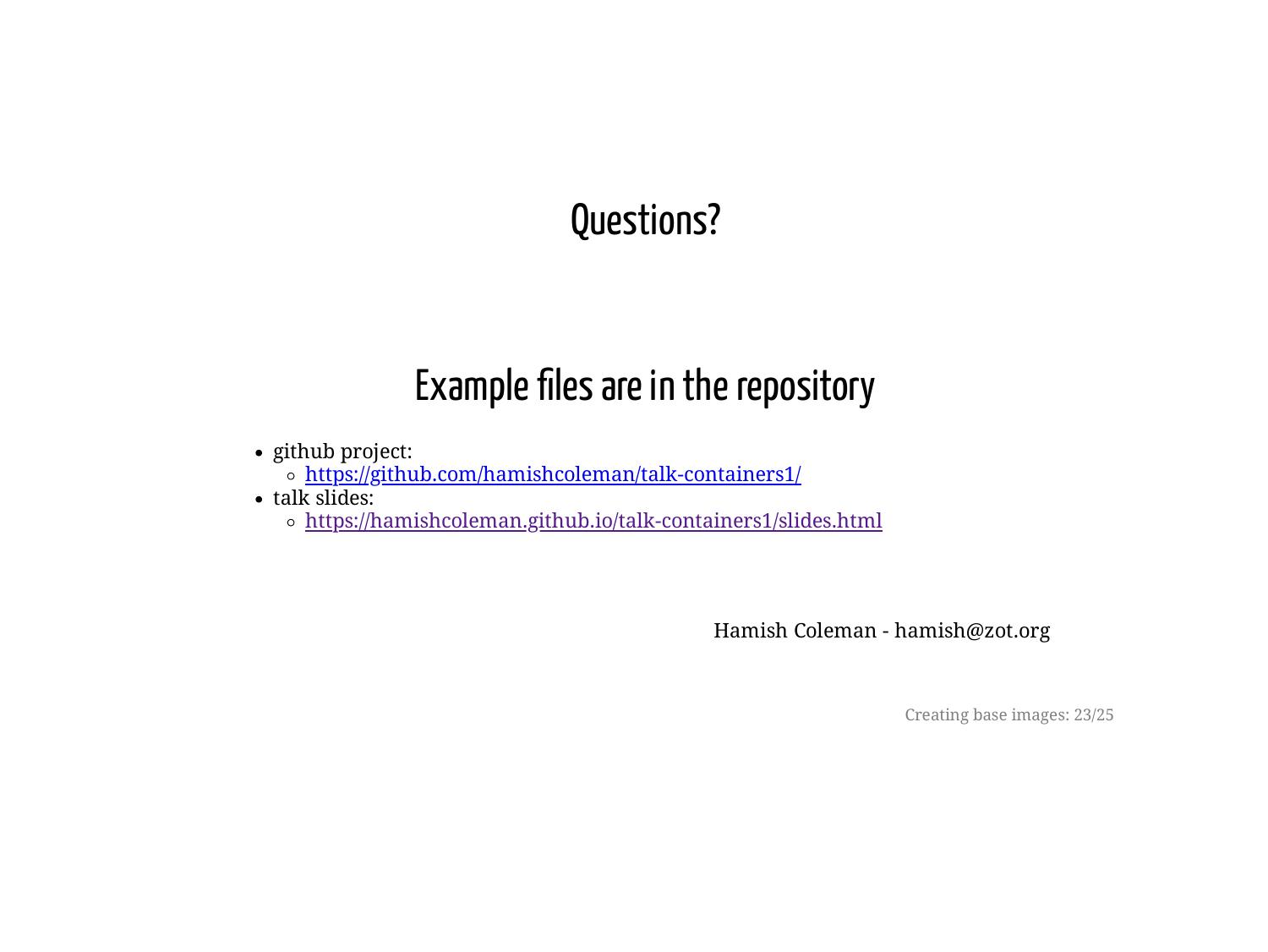Can I see that libvirt config again?

 $\overline{\phantom{a}}$ 

```
<domain type='lxc'>
 <name>newhost</name>
 <memory unit='KiB'>200000</memory>
 <sub>0S</sub></sub>
   <type arch='x86_64'>exe</type>
   <init>/sbin/init</init>
 </0S>
 <devices>
   <emulator>/usr/lib/libvirt/libvirt_lxc</emulator>
    <filesystem type='mount' accessmode='mapped'>
      <source dir='/var/lib/container-example/newhost'/>
      <target dir='/'/>
   </filesystem>
   <interface type='network'>
      <source network='default'/>
      <guest dev='host0'/>
   </interface>
```
es: 24/25